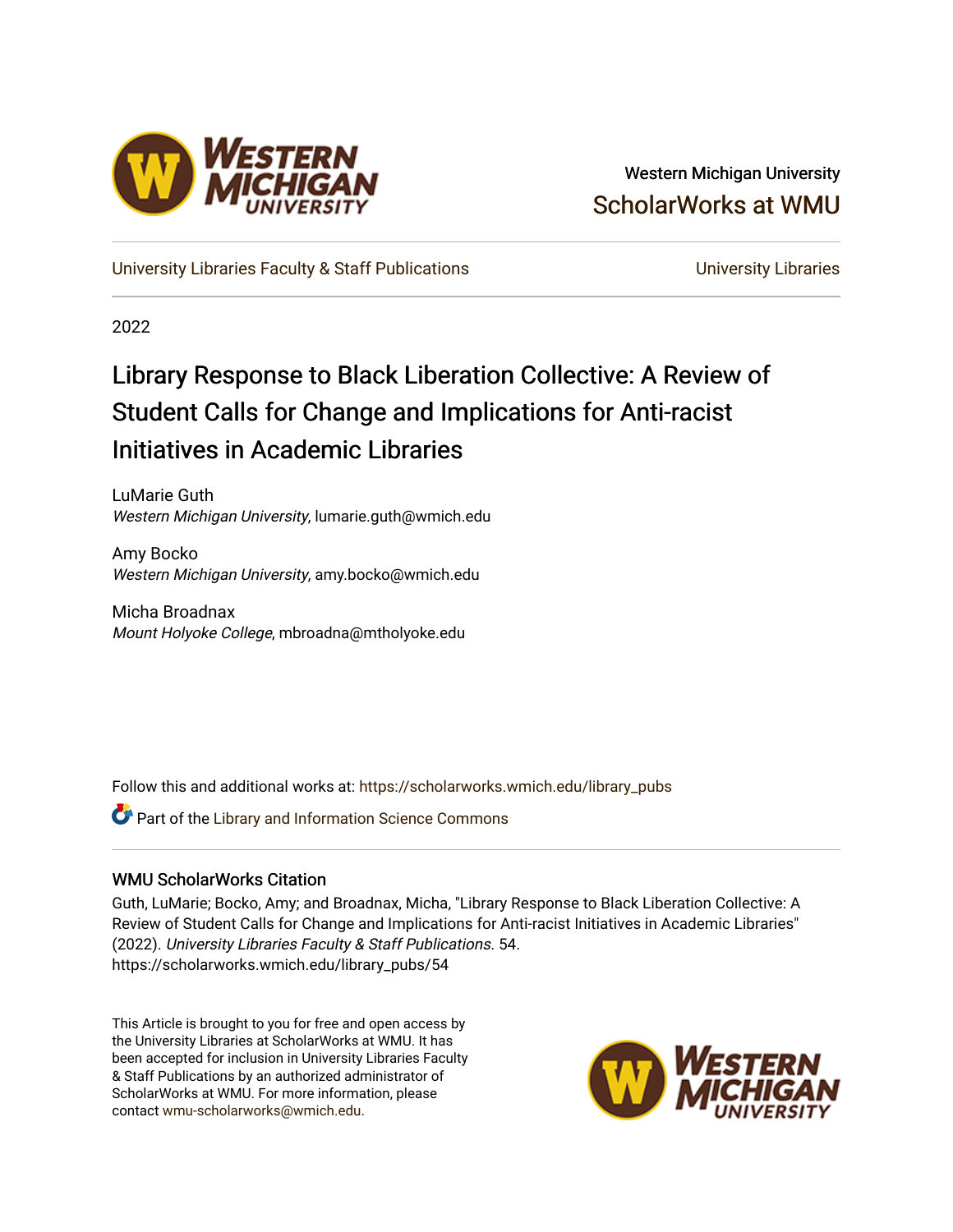#### **Abstract**

This article examines seven case studies concerning college libraries addressing demands collated by the Black Liberation Collective in 2015. Six years out from the publication of the lists, we evaluate statements issued by the libraries and posted on their websites, the promises that have been made to address inequities, and the ensuing actions the libraries have taken to create a welcoming, inclusive community. In solidarity with the protests' student activists at universities across the United States and Canada organized into the Black Liberation Collective and held the first #StudentBlackoutOut day of protests on university campuses on November 15 followed by the publication of lists of demands to over 80 colleges in 28 states, the District of Columbia, and Canada in the hopes of creating more-equitable and inclusive institutions. Seven academic libraries in particular were included with demands to better serve the Black Indigenous People of Color (BIPOC) community. Through this investigation, we examine the responses from these libraries and recommend best practices for evolving academic libraries to serve BIPOC students.

# **Introduction**

On July 13, 2020 fourteen student groups at Western Michigan University sent a letter titled, "A Collective Demand for Action: Statement in Support of Black Lives Matter" to campus administration/media outlets with demands for change including, among others: cross<sup>od</sup>epartmental systemic racism course, increased bias training, systematic reviews of campus policing, annual audits/benchmarks for diversity among campus faculty and staff, inclusion of additional voluntary demographic data on student evaluations, and budget prioritization for social justice initiatives (Counseling Psychology Registered Student Organization and Sociology Graduate Student Association, 2020). The library was not mentioned specifically, although certainly the demands were applicable to this part of the institution. This letter, as well as a national movement to reevaluate policies and practices following the murder of George Floyd in May 2020, led the two Western Michigan University researchers to seek out similar student demands. Interested in understanding the changes students across the country want in their academic libraries, the authors encountered lists of student demands from a variety of higher education institutions compiled by the Black Liberation Collective ("Our Demands," n.d.). At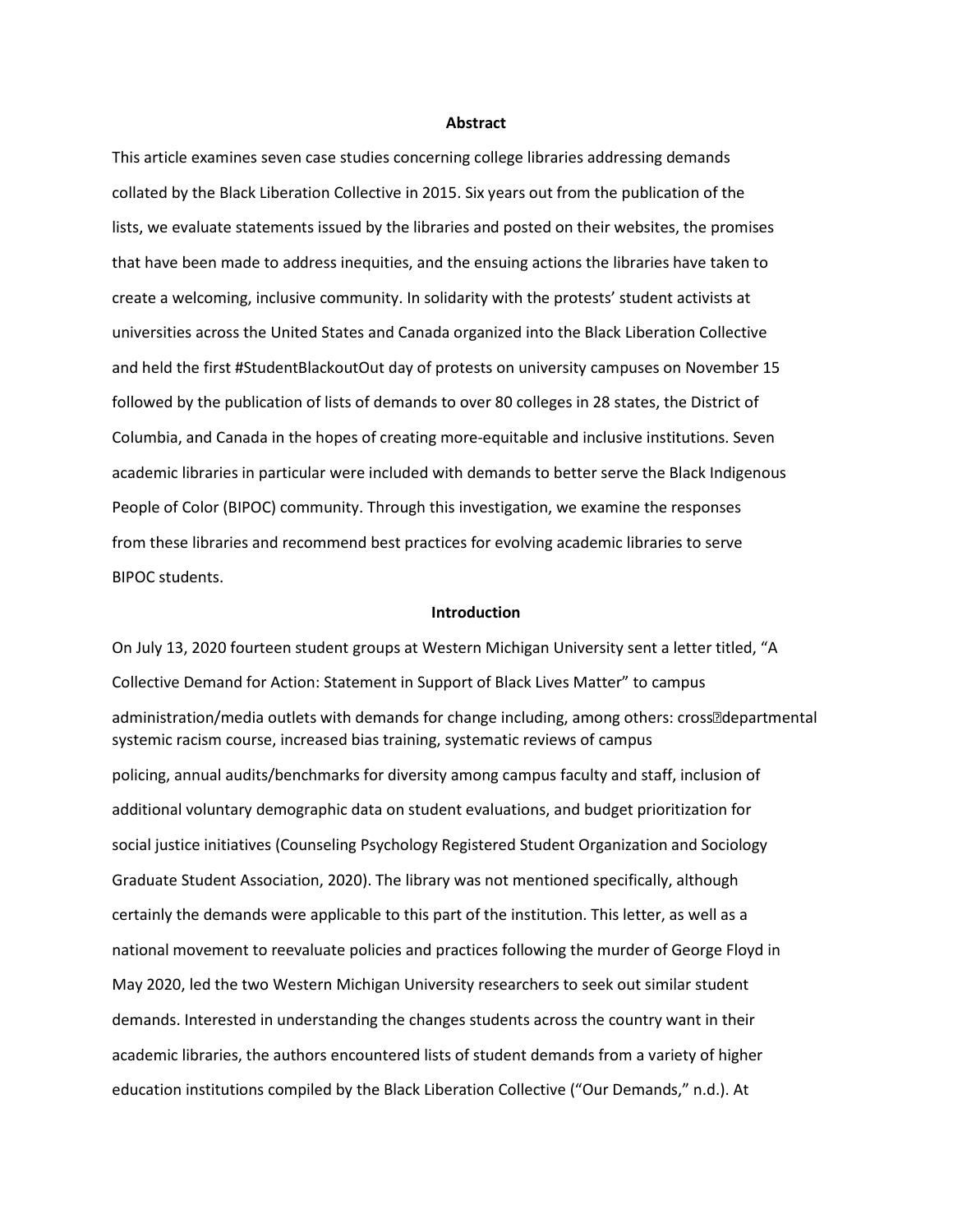first review, the two researchers thought this list was compiled in 2020 given the likeness in demands. The third researcher familiar with the national efforts of student leaders in 2015 pointed out that in fact the compiled list of demands were following the national attention to the student organizing at University of Missouri and the summer convening of the Movement for Black Lives in Cleveland Ohio.

Forming in the fall of 2015, "the Black Liberation Collective is dedicated to building infrastructure for black students around the globe to build power, using an intersectional lens, in order to make our campuses safe for all Black students." Recognizing the importance of introspection and accountability, the authors wanted to review demands and the visibility of library action in the preceding size years. As libraries are currently drafting anti-racism statements, re-evaluating policies, and incorporating anti-racism into their strategic plans, it is valuable to look back at action taken by institutions impacted by the 2015 efforts to examine responses to demands for change and determine best practices to move academic libraries forward.

# **Note on Author Positionalities**

This article is written by two White librarians and a Black archivist who have spent the majority of their careers in academic libraries. The White authors acknowledge their investigation into student activism was spurred by the events of Summer 2020 and their familiarity with the current Black Lives Matter movement. While this article is narrowly reviewing the visible actions of academic libraries, we acknowledge that the scholarship and praxis of anti-racism, critical librarianship, and diversity, equity, and inclusion (DEI) have long been frameworks written by Black Indigenous People of Color in the profession. We are thankful for the labor and expertise of our colleague, scholars of color and the work of student activists we have researched to broaden our understanding and participate in the conversation of the history of BIPOC activism in higher education.

# **Note on Article**

This article is intended to provide reflection on the progress and stagnation related to the national efforts localized by BIPOC students and allies on college campuses in the United States around 2015. In the past year, many libraries and archives released anti-racism statements following the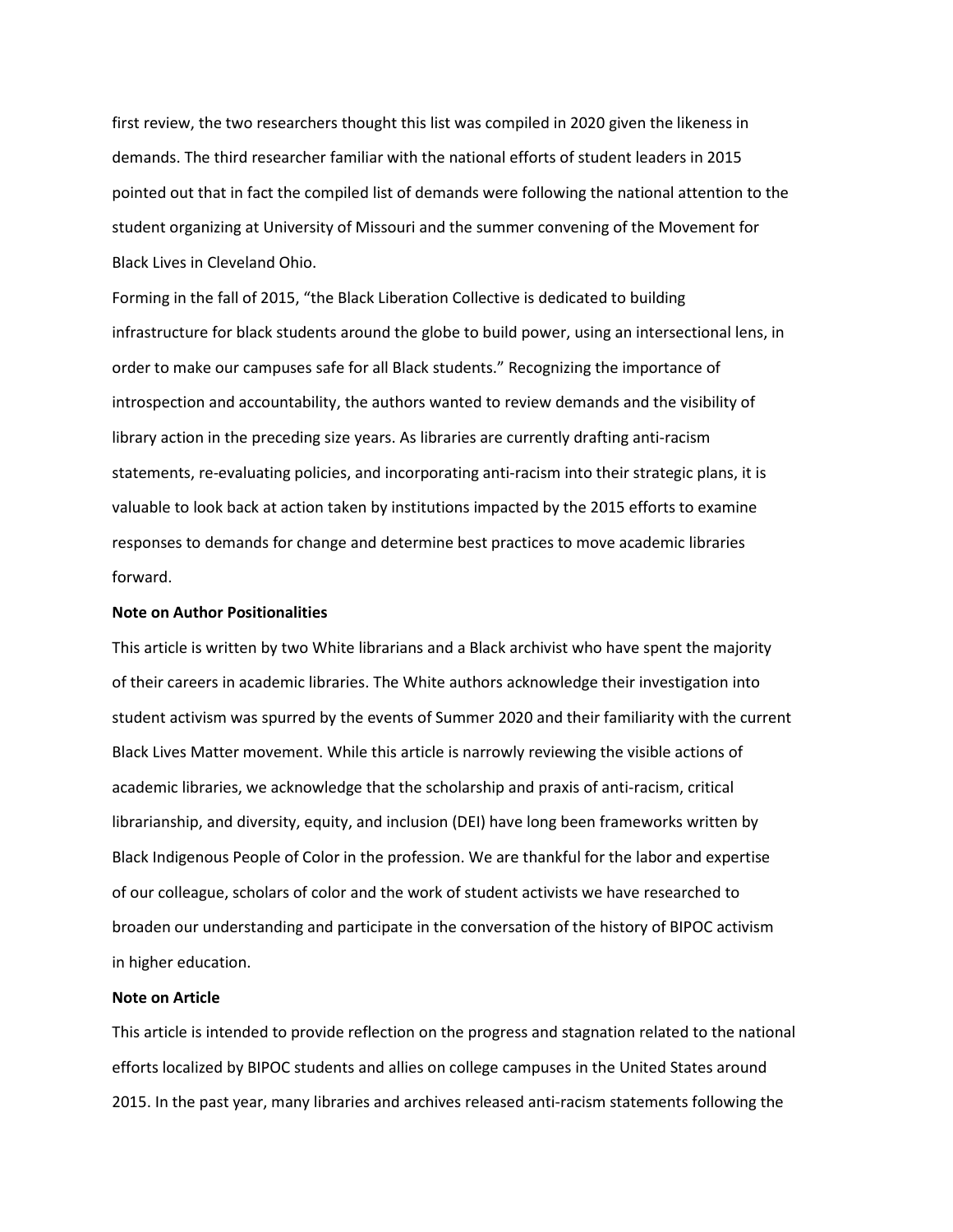murders of George Floyd, Ahmaud Arbery, Breonna Taylor, Tony McDade. As we seek to live to the intentions, ideals, change mentioned in those statements, it is important that we acknowledge that students have labored and, not without risk, shared tangible feedback on ways institutions can be less racist, classist, sexist, xenophobic, queerphobic, and transphobic. The authors of this article acknowledge that we are not reviewing institutions in which we currently or have ever contributed to the labor force. Inherently, there are limitations to our insight about institutional progress, priorities, and efforts. We also recognize that by not turning inwards, we are avoiding risks associated with institutional critiques. We believe that examination of student demands and a review of the status, provides insight that far reaches the applicability and possibility for introspection of singular institutions. Given the likeness of institutional practices and histories rooted in oppression, correlations between the seven colleges in this case study can be applied to most American colleges.

# **Literature Review**

In reviewing the literature, we attempted to capture themes of how academic libraries have considered and incorporated diversity and inclusion efforts aimed at improving students of color experience. We attempted to find scholarship on library responses to student activism. While we found examples of how to create student advocates for the library (Zanoni and Mandernack, 2010; Akers and Summey, 2012) and improve archival collection development of student activism (Hughes-Watkins, 2018; Peet, 2018; J.M. Drake 2016), we only found one article that referenced student demands addressing the library to build on the Asian-American collection resources in the library which resulted in the librarian attending a student listening session and was inspired to update hiring procedures in efforts to hire a librarian of color (Dyson, 1989). Growth of Enrollment of Students of Color at PWIs and Dedicated Library Services The topic of diversity in academic libraries in the United States is wide spanning. The importance can be traced to the increased enrollment of students of color in predominantly White institutions (PWIs) in the 1960s and 1970s due to civil rights victories. Title VI of the Civil Rights Act of 1964 prohibited racial discrimination for any program or activity receiving federal financial assistance, leading higher education institutions to implement affirmative action in admissions (Civil Rights Act, 1964). Josey (1971) called for PWIs to create library programs for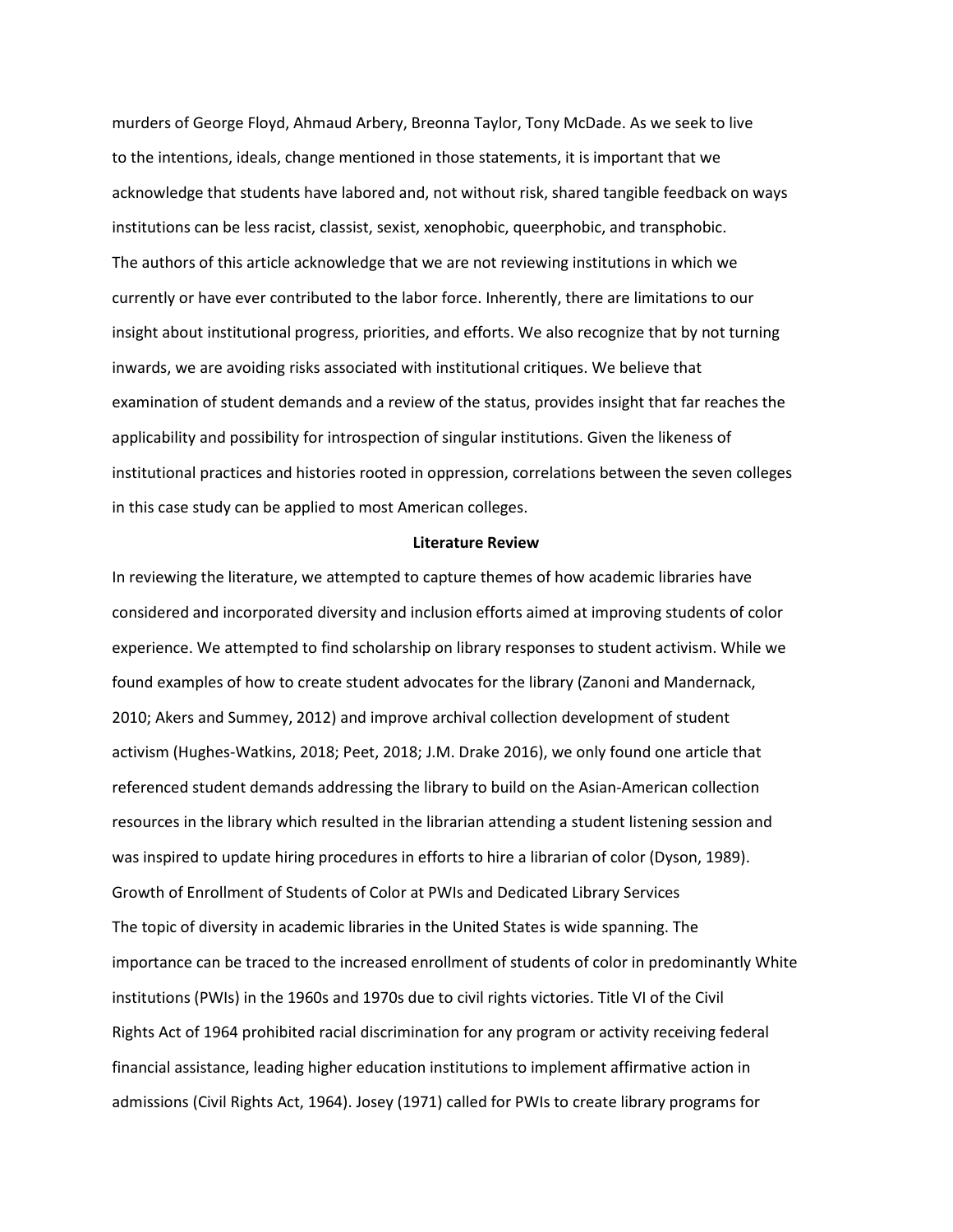newly enrolled students of color, encouraging reference librarians to dispel the missionary attitude of working for them, but instead work with them. He also called for recruitment of librarians of color and for professional development for White librarians. Suter found that there is apathy and mistrust to library programs targeting students of color (1972). Student peer services are often highly rated, indicating their acumen in uniquely serving these constituents (Piele, 1982; MacAdam and Nichols, 1989). With confidence, academic librarians should trust and consider the recommendations of students of color. The development of programming and outreach is crucial (Trujillo and Webber, 1991) and could be used as part of efforts to improve retention (Jones-Quartey, 1993). Despite repeated calls for change since the 1960s, systemic racism in libraries remains. One example of this is the persistent failure to recruit, retain, and promote librarians of color at rates consistent with demographic representation. Given the position of influence and power "librarians' perceptions of need are a critical factor in shaping the library's services response to multicultural students" (Martin 1994).

#### **Use of the Library and Retention for Students of Color**

The late 1980s showed the first emergence of literature studying the effect of library use on retaining students of color. Usage of the campus undergraduate library is a predictor of retention for Black students (Mallinckrodt and Sedlacek, 1987). Subsequent studies that categorize responses by race have found that students of color (Whitmere, 2003) and African American students (Whitmire, 1999; Herrera, 2016) use the library more than their white counterparts, which demonstrates even more why we should listen to the critiques of these students. For Black undergraduates, popular motivation for using the library was to perform better academically in contrast to a requirement for a class or program (Shoge, 2003). Use of the library for information resources, as a place to study, and seeking aid from the librarian have been positively associated with academic success measures (Shoge, 2003). Evidence supports that positive effects for library experience were higher than those for experiences in the student union, with athletic and recreational facilities, and participation in clubs and organizations (Flowers, 2004). The literature demonstrates that students of color experience at the library is important for their success at academic institutions.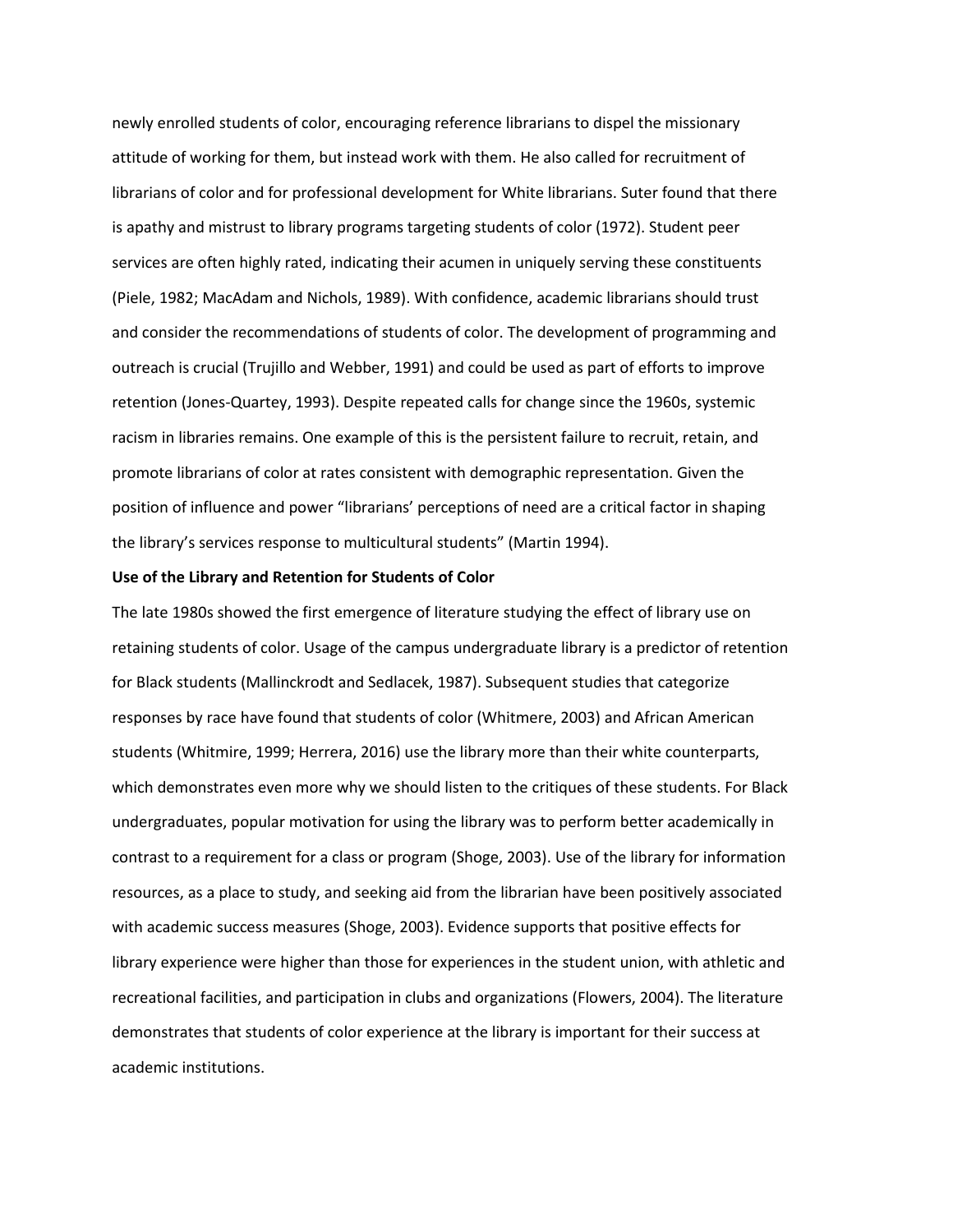#### **Sense of Welcomeness in the Academic Library**

There is an established approach of using College Student Experiences Questionnaire (CSEQ) to analyze library experiences (Ory and Braskamp, 1988). Diverging from the CSEQ, Whitmere (2004) analyzed a college student satisfaction survey results and found students of color associated "rating the University response to students' interests and concerns" as a positive predictor for library ratings while ratings of university diversity efforts were not a significant predictor, which led to the theorization that students of color do not see the "library as a race related space." Jiao, Onwuegbuzie, and Bostick (2004; 2006) found that African American graduate students experienced lower levels of library anxiety than White graduate students. Stewart, Ju, and Kendrick (2019) surveyed Black undergraduates at PWI's across the country and found mixed results. While participants felt welcomed in the library overall, use of the resources to access information needs was a positive predictor of welcomeness, whereas the "library as place" was a negative predictor. In the survey Kendrick provides microaggressions of other library users as a factor under library as place and speculates that this is the cause of the low ratings for that category.

The research on welcomeness supports the need to recruit and retain more librarians and library employees of color as well as the need for white librarians to educate themselves. Bonnet and McAlexander (2012) study show Black undergraduates, graduate students, and university employees rank the approachability of Black and Asian librarians higher than White librarians. Elteto, Jackson, and Lim (2008) surveyed college students and found that while African American students used the library more frequently than White students, they used the reference services less. In the comments African American students called out the unwelcoming body language of the library employees at the desk and repeatedly mentioned the lack of racial diversity among library employees. Katopol (2012) found that Black graduate students are often unaware of the more advanced research services librarians could offer in regards to strategy and also that the students were frustrated that the librarian did not understand the background on research topics of racial issues within the field they were subject specialists for. Literature in the area of critical librarianship has been pushing for changes to address problems of systemic racism in the profession. Brook, Ellenwood, and Lazzaro (2015) call for a decentralization of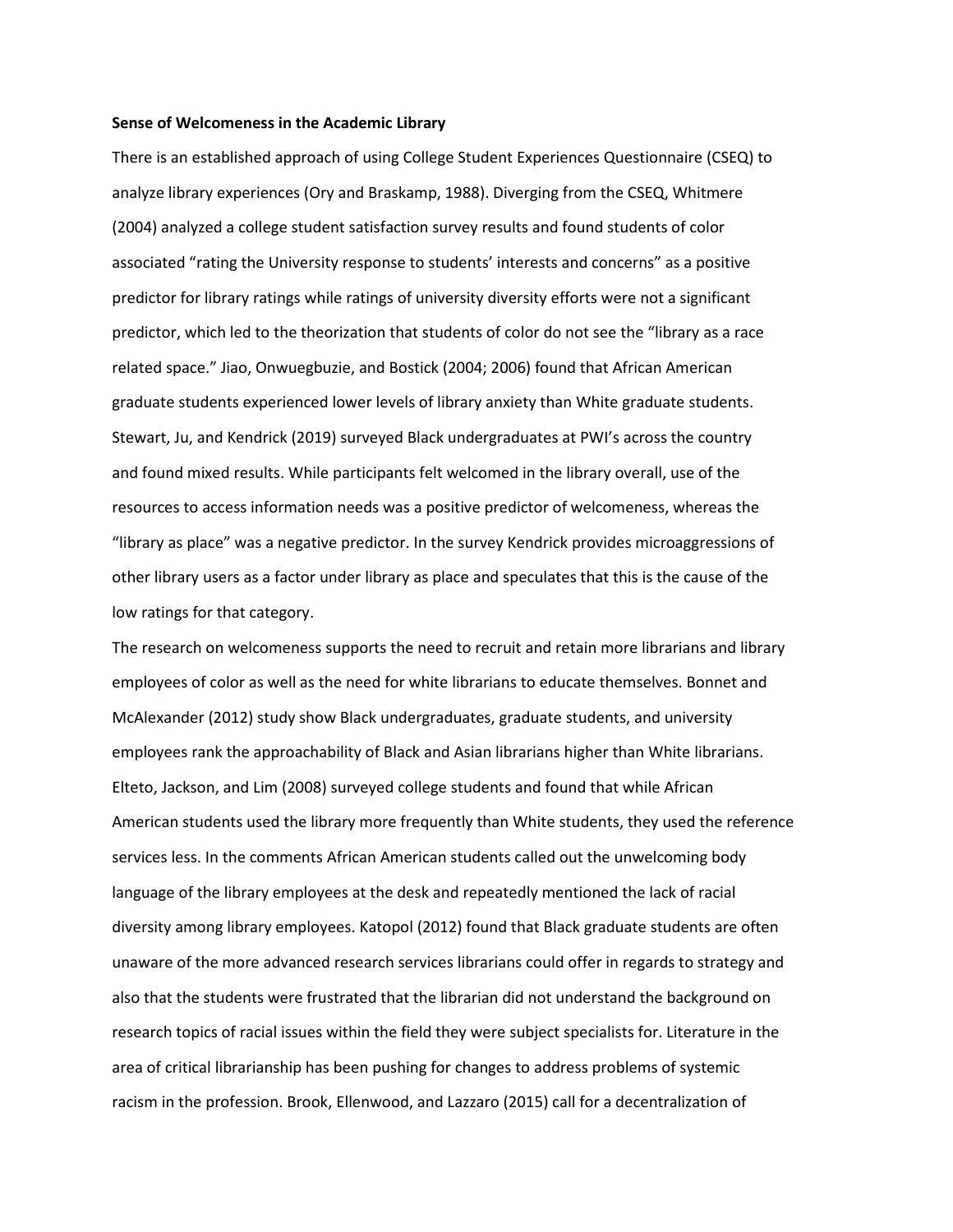whiteness in the areas of space, racial diversity among library workers, and reference. Brown, Ferretti, Leung, and Méndez-Brady (2008) name neutrality in the profession as the "root of the problem" and address the damaging effects of vocational awe, coined by Ettahr (2017), and invisible whiteness. Espinal, Sutherland, and Roh (2018) recommend white librarians support librarians and students of color by moving "from microaggressions to microaffections" and "educat[ing] themselves on whiteness" (158-159).

# **A Move Toward Restorative Archives**

Multiple demands in our case group also address the lack of diversity in archives. Caswell (2017) taught a lesson on white supremacy in archives in an LIS archives class and constructed a list with the students of privileges white patrons and employees have in archival spaces. Each privilege was accompanied by actions that could be taken to dismantle racism in archives. Hughes-Watkins scholarship demonstrates restorative archival programs in academic libraries (2018). After assessing holdings, Hughes-Watkins determined a scarcity of student voice which was addressed by collection development and acquisitions of alum of color papers and conducting and oral histories.

# **History of Black Liberation Collective**

After a series of racist incidents at the University of Missouri, students engaged in direct action protests starting in October 2015. The networked possibilities of the internet has led to mobilization and communication across geographies. In addition to on campus protests, boycotts, and hunger strikes, University of Missouri students utilized social media through the hashtag of #ConcernedStudent1950 (VanDelinder, 2015). After national attention and community pressure by the Black student organization and the college's football team, the president resigned. In solidarity and in recognition of the ways in which their respective institutions failed to create inclusive and safe spaces for BIPOC students, more demands ensued at over 80 colleges in the United States. The Black Liberation Collective has sought to unify and centralize information about such efforts to create more equitable and inclusive institutions (Black Liberation Collective, n.d)

Recent demands for institutional accountability and inclusion are reminiscent of a period historically called the Black Campus Movement (1965-1972) (Kendi, 2012). Academic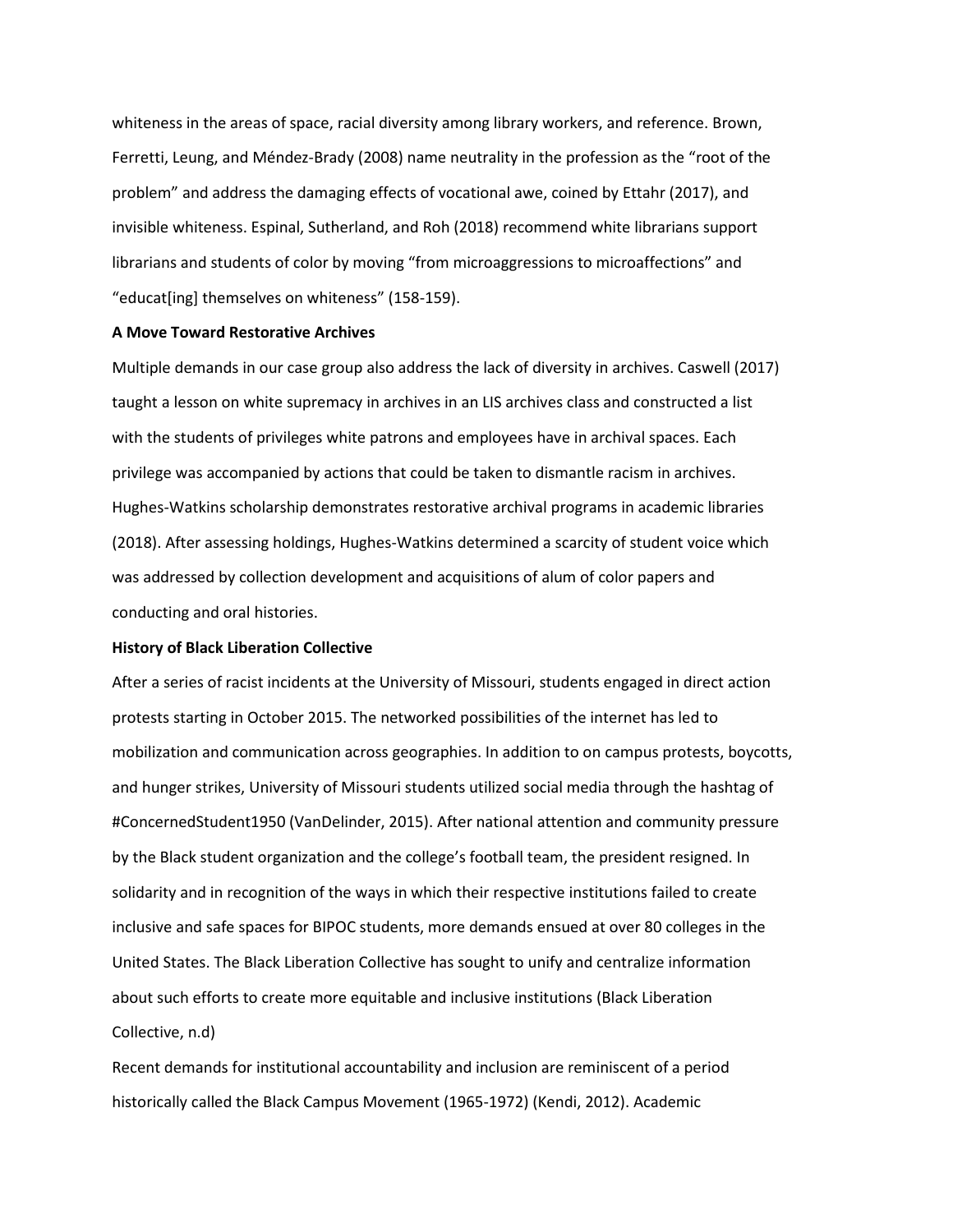institutions have long been perpetrators of anti-black normalization, instigation, and violence through course offerings, staffing, and endowment investments. Student advocacy has led to the establishment of Black and ethnic studies in the curriculum, the hiring of more staff of color, positions that support the development of students of color, and cultural centers. Simply stated, higher education exists to serve students; the lifecycle of a degree program implies a set amount of time as a member of the campus-community. Student demands for improvement often come at a cost to their studies, mental health and emotional well-being. Their activism and labor benefits not only their successors, but the entire college community.

# **Methodology**

In February 2021 the researchers searched the demands on the Black Liberation Collective website for mentions of the words "library(-ies), archive(s), and collection(s)". Our search yielded seven cases (8%) where college/university libraries were directly indicated in the student activists' demands for change. At the time of the analysis there were 86 lists representing 85 colleges plus the Atlanta Black Student United organization, geographically representing institutions and student activists from 28 states, DC, and Canada. The makeup of institutions varied widely; the breadth of institutions was diverse, and representative of the many different educational cultures/experiences undergraduate students have available to them. The dataset reflects the diversity of institutions.

Based on the criteria of investigation, the institutions are as follows:

- Dartmouth College, Hanover, New Hampshire;
- Emmanuel College, Boston, Massachusetts;
- Lewis and Clark College, Portland, Oregon;
- New York University, NYC, New York;
- University of Michigan, Ann Arbor, Michigan
- University of North Carolina Chapel Hill, Chapel Hill, North Carolina;
- Wesleyan University, Middletown, Connecticut

In our analysis of the seven cases, we took a journalistic approach analyzing websites (both current and through use of the Wayback Machine), news articles, strategic plans, mission statements, and social media (e.g. Twitter, Facebook, Instagram). In addition to reviewing library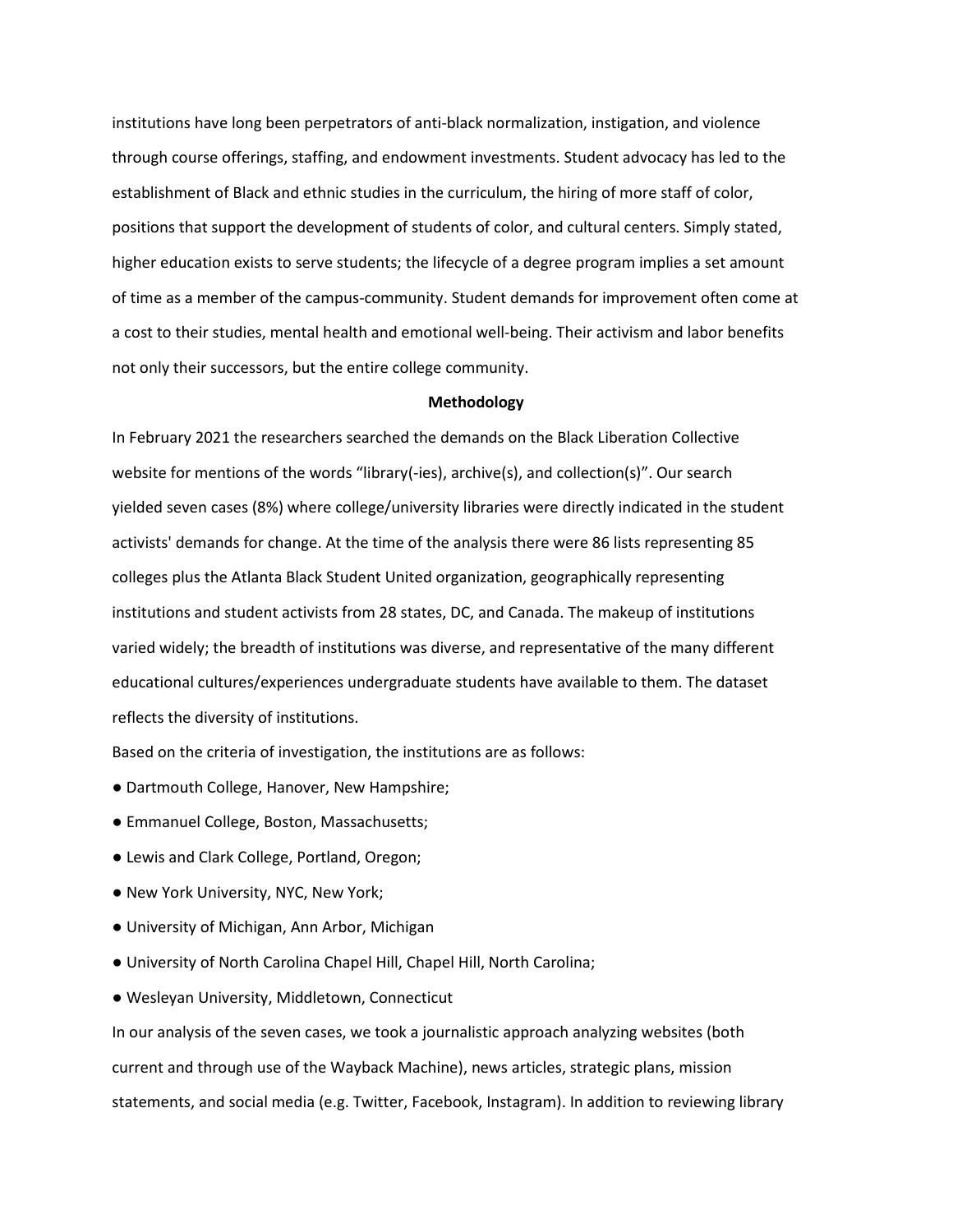and institutional websites, we thoroughly searched the social media accounts of Black Student Unions or other student activist groups, we looked at organization pages and events for these student run organizations, and extensively searched each institution's student-run newspapers. Throughout the investigation and writing process, the authors' have revisited their sources and conducted additional research to highlight any recent developments at these institutions. The authors chose not to conduct interviews or solicit institutions for further information, but instead focused research and analysis on information that was publicly discoverable online. Our choice was deliberate; ensuring an objective, unbiased point of view for our conclusions, we strictly analyzed publicly-discoverable sources. While other anti-racist efforts, policies, and projects may have been enacted in the past six years, this paper solely looks as the demands proposed by the student activists of the Black Liberation Collective in 2016 and the progress and commitments that have addressed those demands.

The demands spanned an interesting variety of issues, from naming to cultural appropriation to collections. Some of these demands were institution-specific (i.e. the naming of the NYU library) and others that were more generalized across the profession (i.e. Library of Congress Subject Headings). Each case is analyzed separately to examine how they were addressed.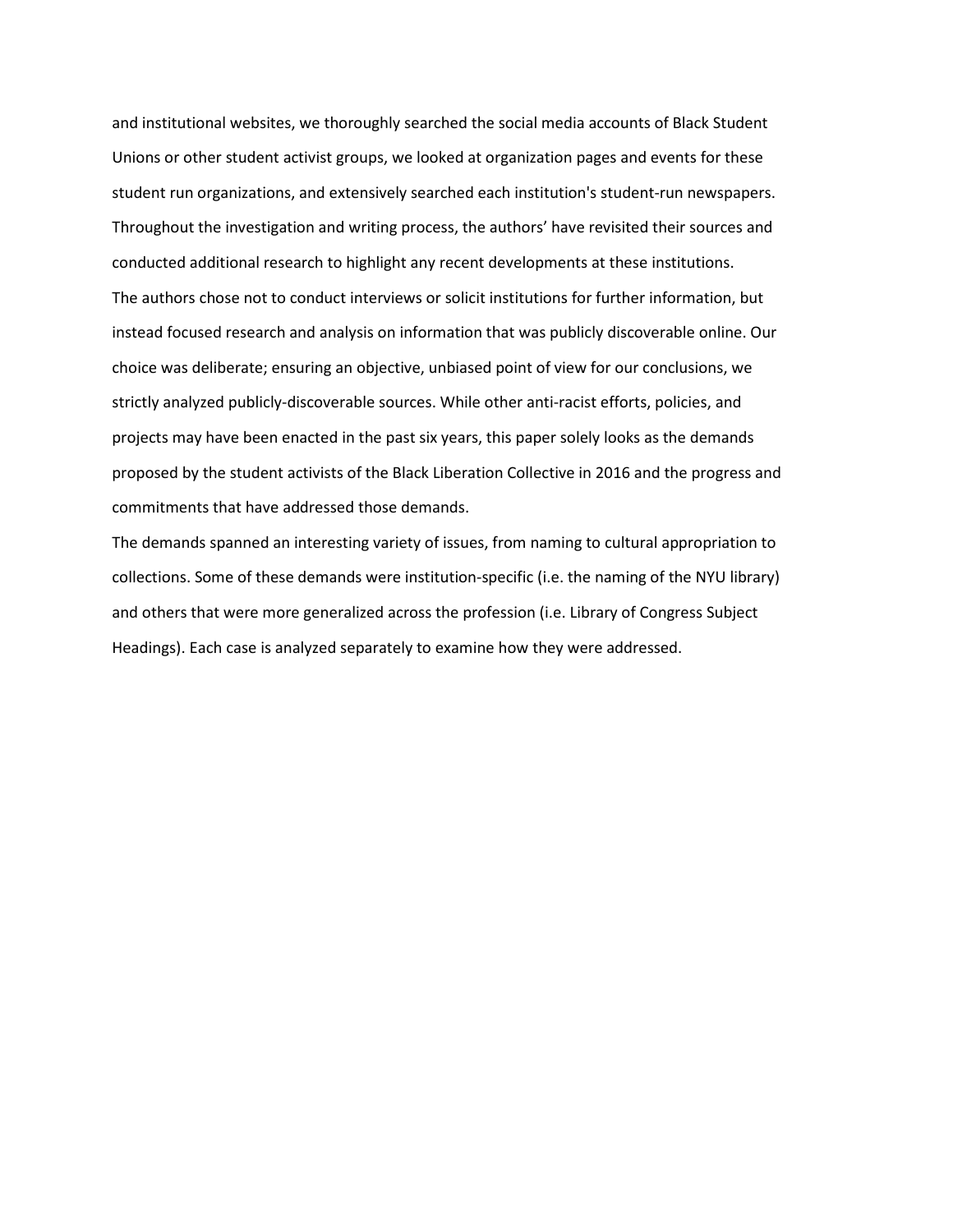|                | Dartmouth          | Emmanuel     | L & C              | <b>NYU</b>   | U of M             | UNC CH       | Wesleyan           |
|----------------|--------------------|--------------|--------------------|--------------|--------------------|--------------|--------------------|
| Library Social | X                  | X            |                    |              |                    |              | X                  |
| Media          |                    |              |                    |              |                    |              |                    |
| Student Org    | $\mathsf{X}$       |              |                    | $\mathsf{X}$ | $\mathsf{x}$       |              | $\pmb{\mathsf{X}}$ |
| (ex. Black     |                    |              |                    |              |                    |              |                    |
| Student        |                    |              |                    |              |                    |              |                    |
| Union,         |                    |              |                    |              |                    |              |                    |
| Student        |                    |              |                    |              |                    |              |                    |
| Government,    |                    |              |                    |              |                    |              |                    |
| etc.)          |                    |              |                    |              |                    |              |                    |
| Student        | X                  | X            |                    | X            | X                  |              | X                  |
| Newspaper      |                    |              |                    |              |                    |              |                    |
| Library        | $\pmb{\mathsf{X}}$ | X            | $\pmb{\mathsf{X}}$ |              | $\pmb{\mathsf{X}}$ | $\mathsf{x}$ | $\pmb{\mathsf{X}}$ |
| website        |                    |              |                    |              |                    |              |                    |
| Google         | $\pmb{\mathsf{X}}$ |              |                    | $\mathsf{X}$ |                    |              |                    |
| Searches       |                    |              |                    |              |                    |              |                    |
| University     |                    | $\mathsf{X}$ | $\mathsf{x}$       |              |                    |              | $\pmb{\mathsf{X}}$ |
| Diversity      |                    |              |                    |              |                    |              |                    |
| Office         |                    |              |                    |              |                    |              |                    |
| Institutional  | X                  | X            |                    | X            |                    |              | X                  |
| Searches       |                    |              |                    |              |                    |              |                    |
| Outside        | X                  |              |                    |              | Χ                  | X            | $\pmb{\mathsf{X}}$ |
| media news     |                    |              |                    |              |                    |              |                    |
| article        |                    |              |                    |              |                    |              |                    |

Table 1. Library Engagement and Updates Related to Student Demands by Media Source\*

# \*As of August 2021

The table above demonstrates the online media source utilized by each institution to address, engage, or provide updates to student demands. Following Mestre's (2011) methodology of seeking expressions of diversity on ARL websites, utilizing the web is important in making information more widely available. We recognize that institutions have a range of resources and access to media outlets and the absence of any media outlet for each institution is indicated in the table.

# **Acknowledgement of Possible Limitations**

As researchers in the library and information field and academic librarians/archivists, our dataset for the intentions of this investigation was strictly limited to the lists with direct mention of college/university libraries. While this only represented 8% of total institutions from the Black Liberation Collective website, our dataset acknowledges the specific, granular calls to action and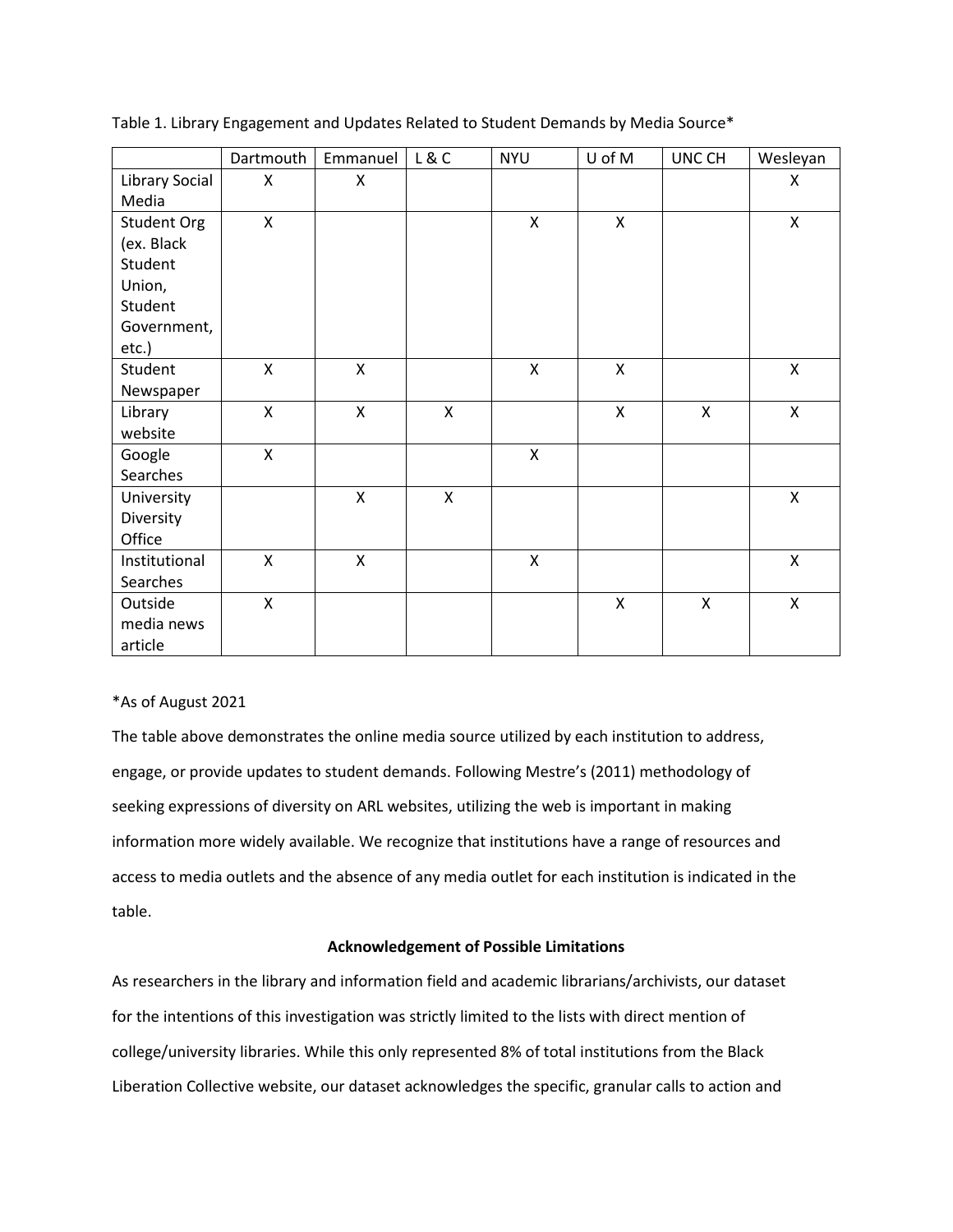voices of the student activists at the 86 institutions represented. Not only do they have institutional culture expertise and the experience of being a community member of these institutions, their voices are those of the individuals being underserved and demanding action. The authors would like to acknowledge the labor and effort of student activists in being vocal in effecting change, and the toll that such tireless work takes on these individuals. Recent literature (Linder, et al., 2019), as well as many college-published resources for activist self-care, addresses the burnout that engaging in student activism and social justice initiatives take on these students. As such, our dataset is reflective of these voices and experiences. Additionally, we acknowledge that there is a disparity amongst these seven institutions in their available resources - in terms of endowments, library budget, and staffing. Less resource-rich institutions can be at a disadvantage when it comes to their web presence. Our research represents publicly available content, with an emphasis on the library's websites, documents and social media; additionally, the authors sought out online information from on-campus student groups. While our research was thorough in what we found using our journalistic approach and the variety of sources we sought out, we acknowledge that some of these institutions may have addressed the demands of the students but have not publicized their work.

# **Library Relevant Demands from the Black Liberation Collective Website & Recommendations**

# **Dartmouth College, Baker-Berry Library**

Dartmouth College's Baker-Berry Library is the main library space on campus that houses the College's humanities/social sciences collections. There are nine libraries in total at Dartmouth College, and a search of the Libraries staff directory lists 35 librarians. Dartmouth College's current undergraduate enrollment is listed at 4,459 (U.S. News and World Report, 2021).

# **BLC Demands**

# **"The library search catalog system shall use undocumented instead of "illegal" in reference to immigrants." ("Our Demands," n.d.)**

Dartmouth College student activists took on a hard-fought battle to change the outdated and offensive Library of Congress Subject Heading (LCSH) "illegal alien(s)" to "unauthorized immigrants". This demand brought public attention to a flaw in the inner-workings of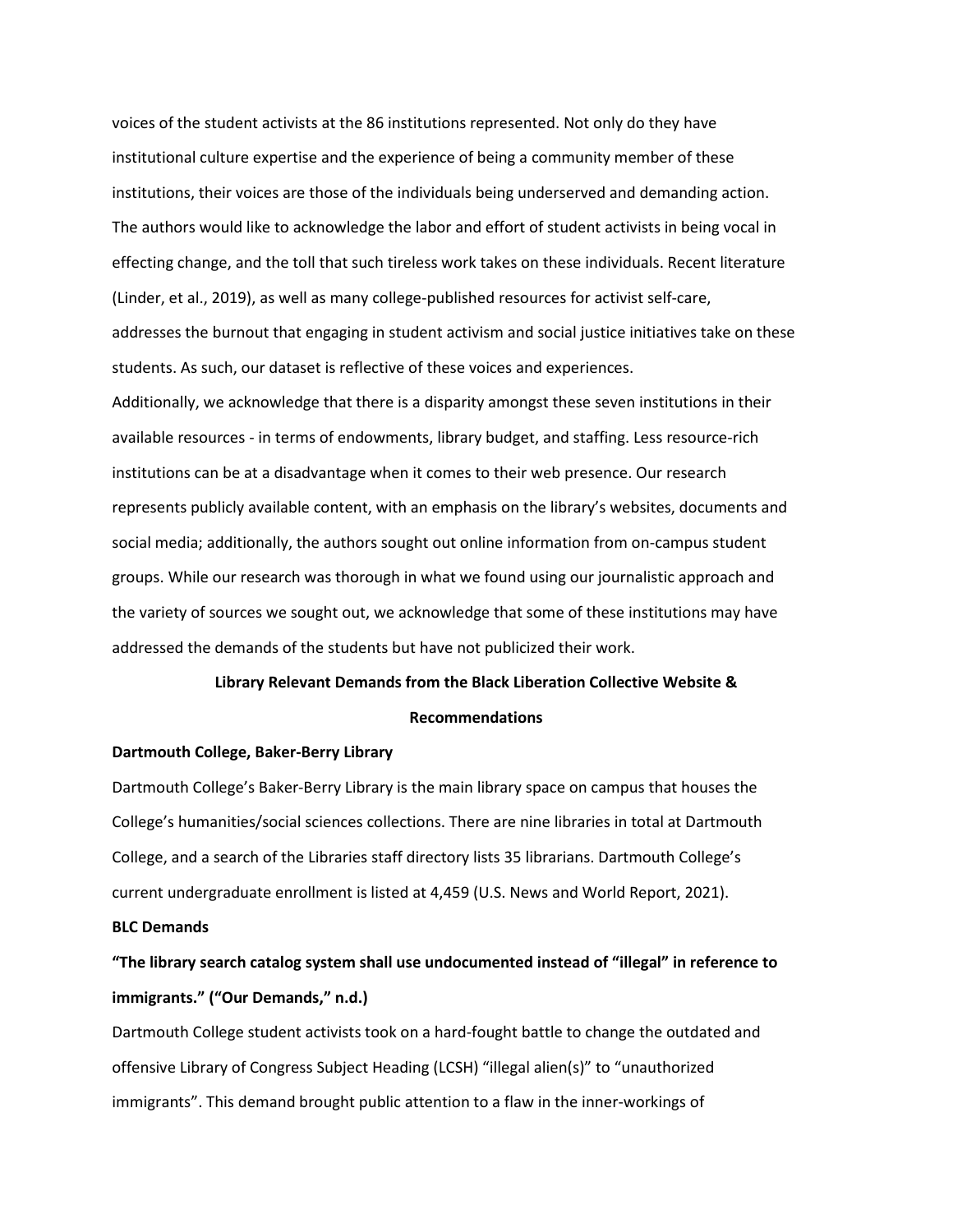librarianship, and led to successful joint action between students and library workers. Technical services and cataloging labor is dependent on largely-adopted protocols/shared vocabularies, and widely invisible to the communities they serve. Changing subject headings is outside the control of a singular institution; appeals must be made to the Library of Congress (LOC). Students from the Dartmouth Coalition for Immigration Reform, Equality and DREAMers (CoFIRED) brought their concerns about the use of "illegal aliens" to the Baker<sup>a</sup>Berry Library. Librarians explained the inability to make LCSH changes institutionally, advised students on how to present the case to the LOC and partnered with them (Albright, 2016). LOC initially rejected the proposed petition for change from CoFRIED, but after a resolution from ALA (ALA Council, 2016), scrutiny/support throughout the library community, LOC resolved to turn "illegal alien" into two subject headings, "non-citizens" and "unauthorized immigration" (Blakemore, 2016). On November 12, 2021 the Library of Congress published their intent to change the subject heading "illegal alien" and "aliens" into "non-citizens." In contrast to the 2016 attempt, they maintain use of the term "illegal immigration" as the established heading for "unauthorized immigration" (Library of Congress, 2021). In response, the Change the Subject film Twitter account posted registration information for virtual conversations in November through December 2021 ('Change the Subject' Film, 2021).

This joint initiative between student activists and Dartmouth librarians was documented in the 2019 film "Change the Subject" (Albright, 2019). This successful collaboration has brought a renewed attention to the outdated, potentially offensive, subject headings that are in use. "Change the Subject" screenings on college campuses nationwide and discussions centered on the film at professional conferences, such as ACRL2021, have helped focus the discussion examining LCSHs to reflect the world we live in today. Of the seven cases we have investigated in the course of our research, the 2015 BLC student demands and the Libraries' responsive collaborative action is the most well-documented and publicized of all cases. The success of the "Change the Subject" initiative can be connected to the 2015 Dartmouth student activists' demand to update antiquated and offensive language in library catalogs.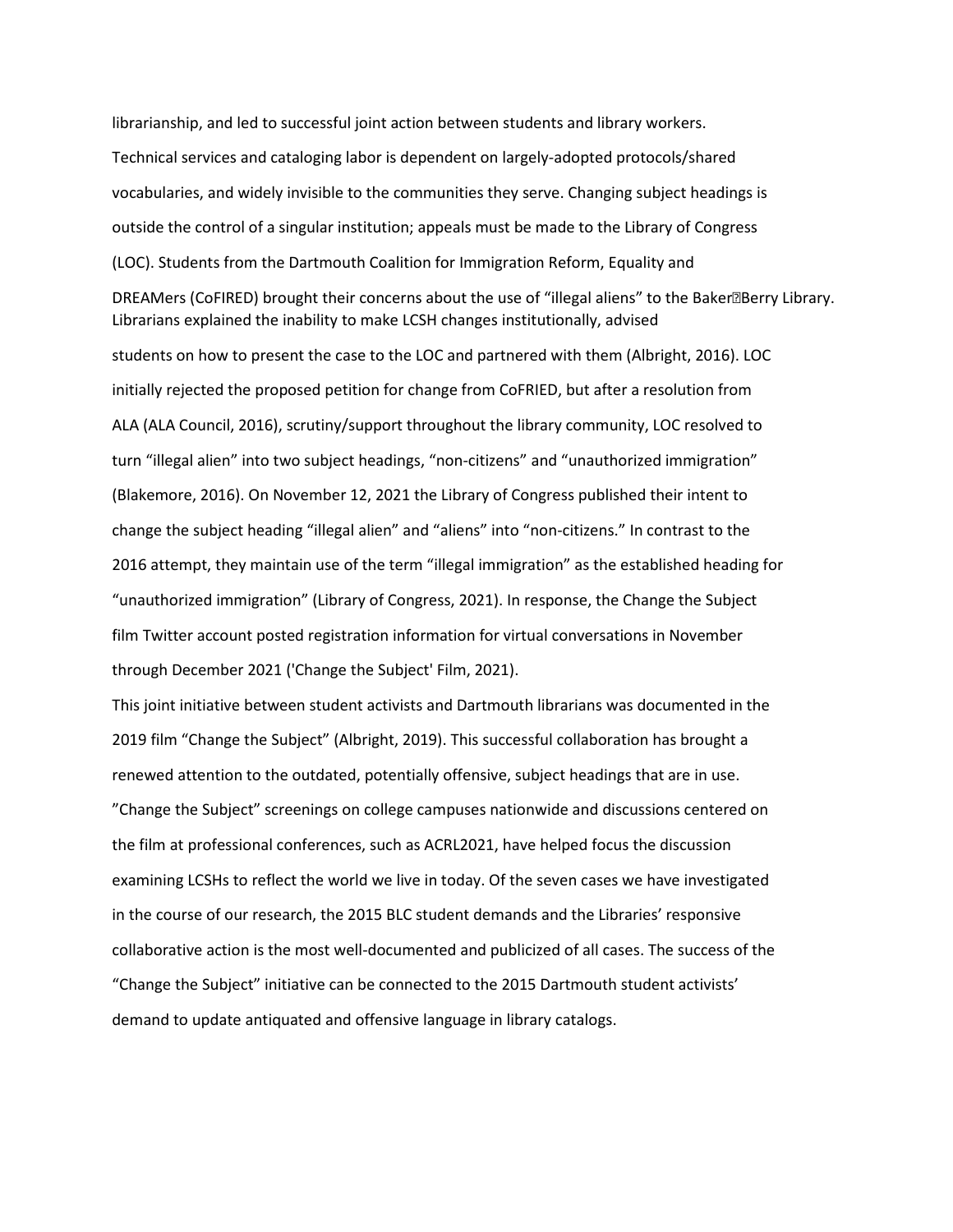#### **Emmanuel College, Cardinal Cushing Library**

Emmanuel College's Cardinal Cushing Library at present has seven librarians & library administrators on staff, representing instruction, outreach, access services, collection strategies, electronic resources, special projects and archives. The collection is home to 250,000+ books and ebooks, 3600 journal subscriptions and over 60+ databases. Undergraduate enrollment is currently 2,222 (U.S. News and World Report, 2021).

# **BLC Demands**

**"WE DEMAND that \$3000 be immediately allotted for a collection of African Diaspora Literature. Library staff will collaborate and directly consult with black students at Emmanuel College and the joint Africana Studies program at Simmons College to create the list of books that should be purchased. Library staff will then consult with these two entities (black students at EC and Simmons Africana Studies department) to group books into their respective disciplines.** 

**Example: Black literature, narratives, politics, sciences, art and aesthetics, popular culture, theatre, theology, history, contemporary works, critical though, philosophy, music, education, etc..)" ("Our Demands, n.d.)**

In 2014, activists from Emmanuel College's Black Student Union released lists of demands urging accountability/action from College administration to improve the experience of BIPOC students; Emmanuel's 2015 publication on the Black Liberation Collective website was both a follow-up to the previous demands, and reiteration of the key areas of inequity students wanted addressed ("Our Demands," n.d.). Based on the graduation dates of the signatories and the timing of the Black Liberation Collection demands website, the demands for Emmanuel College are likely from the 2015 release. Student activists demanded Emmanuel College's Cardinal Cushing Library establish a \$3000 collection fund for resources on the topic of the African Diaspora. Content should include Black narratives, literature, history, politics, pop culture, etc., and students requested the development of this collection be in collaboration with both the Black Student Union and the joint Africana Studies Program at nearby Simmons College. Prioritizing diverse voices in library collections is a discussion happening inside and outside of the library profession; the timing/demands of Emmanuel's BSU were very much in-step with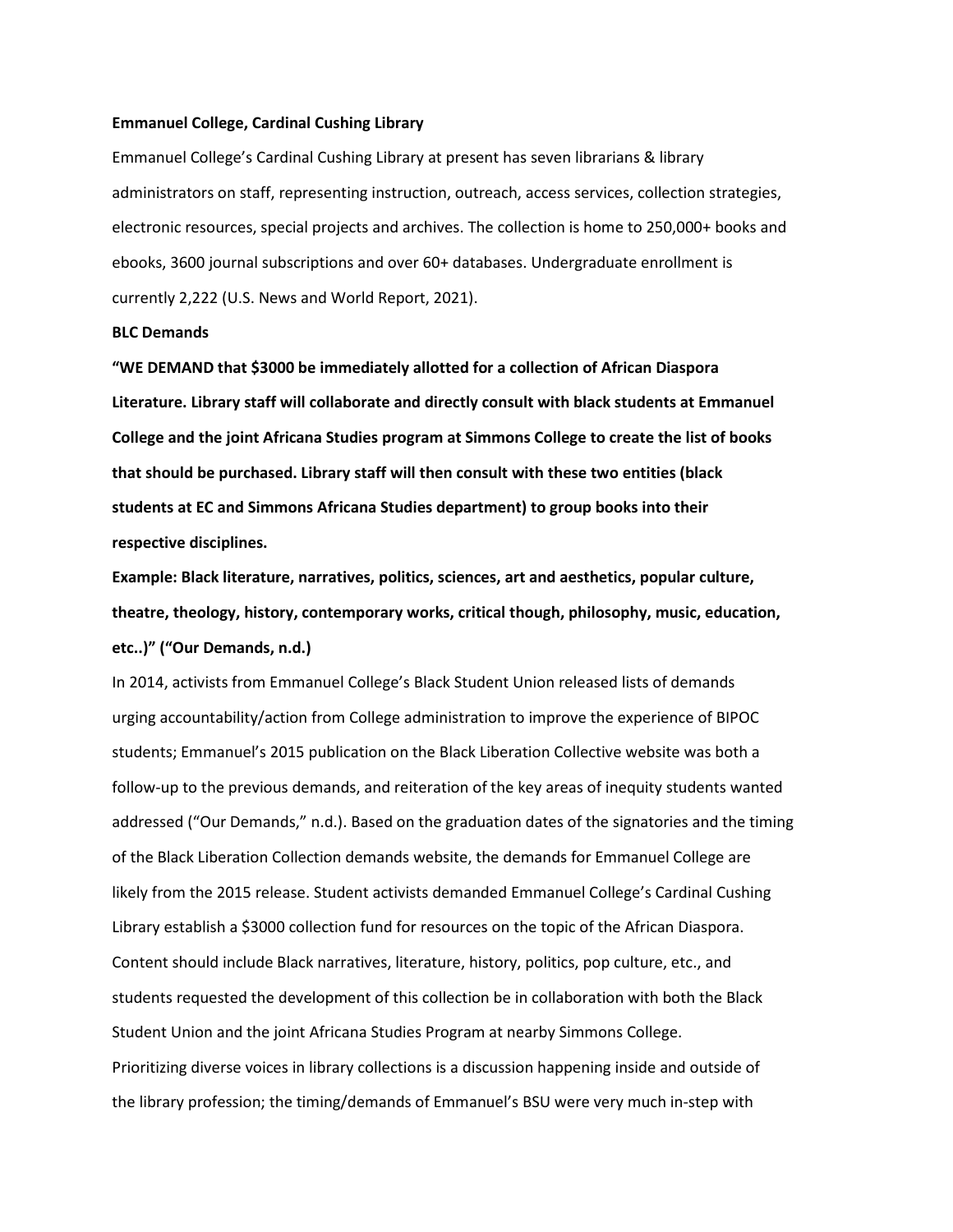conversations nationwide about the criticality of representation in collection development. On April 2014 the #weneeddiversebooks hashtag was launched and a non-profit with a board of YA and children's book authors was incorporated in June 2014 (Sun, 2014). In 2016 ALA launched the Our Voices initiative to explore best practices in collection development (American Library Association, 2016). Gugilde (2021) recommends that diversity statements in collection development be simple and include budget allocations.

In examining Emmanuel's student newspaper, The Hub (via the Wayback Machine), the authors found a detailed report of the BSU's demands with faculty and student responses that were raised publicly (Wright, 2015). This December 8th, 2015 news article made specific mention of the \$3000 collection fund, along with input from student activists about the negative impact the lack of diverse literature had on multicuralism programs/international studies at the College. A letter to the editor from the then-library director responded to the concerns of students; a new resource guide for Africana Studies was introduced, there were plans to meet with the BSU's board to discuss needs/establish an ongoing-relationship, and the Emmanuel community was invited to make recommendations for multicultural materials missing from library collections (von Daum Tholl, 2016). We did not discover any follow-up news items. While it is possible Emmanuel College established this fund and carry out some other collection development initiatives focused on the African Diaspora, but we have not found specific mention of this work. The archived library blog does show a post about Black History Month in February 2016 referencing a display collection ("Black history month," 2016). We believe this case highlights the importance of promoting collection work, as well as drawing attention to community-driven collection development and acquisitions.

# **Lewis & Clark College, Watzek Library**

At the time of writing, Watzek Library has 11 librarians & library administrators on-staff, covering a wide-range of library services, collections and support. Statistics for the 2020-2021 academic year indicates the Library at present has over 336,000+ print volumes, 314,000+ eBooks and 46,000+ periodicals. Undergraduate enrollment is 1,965 students (U.S. News and World Report, 2021).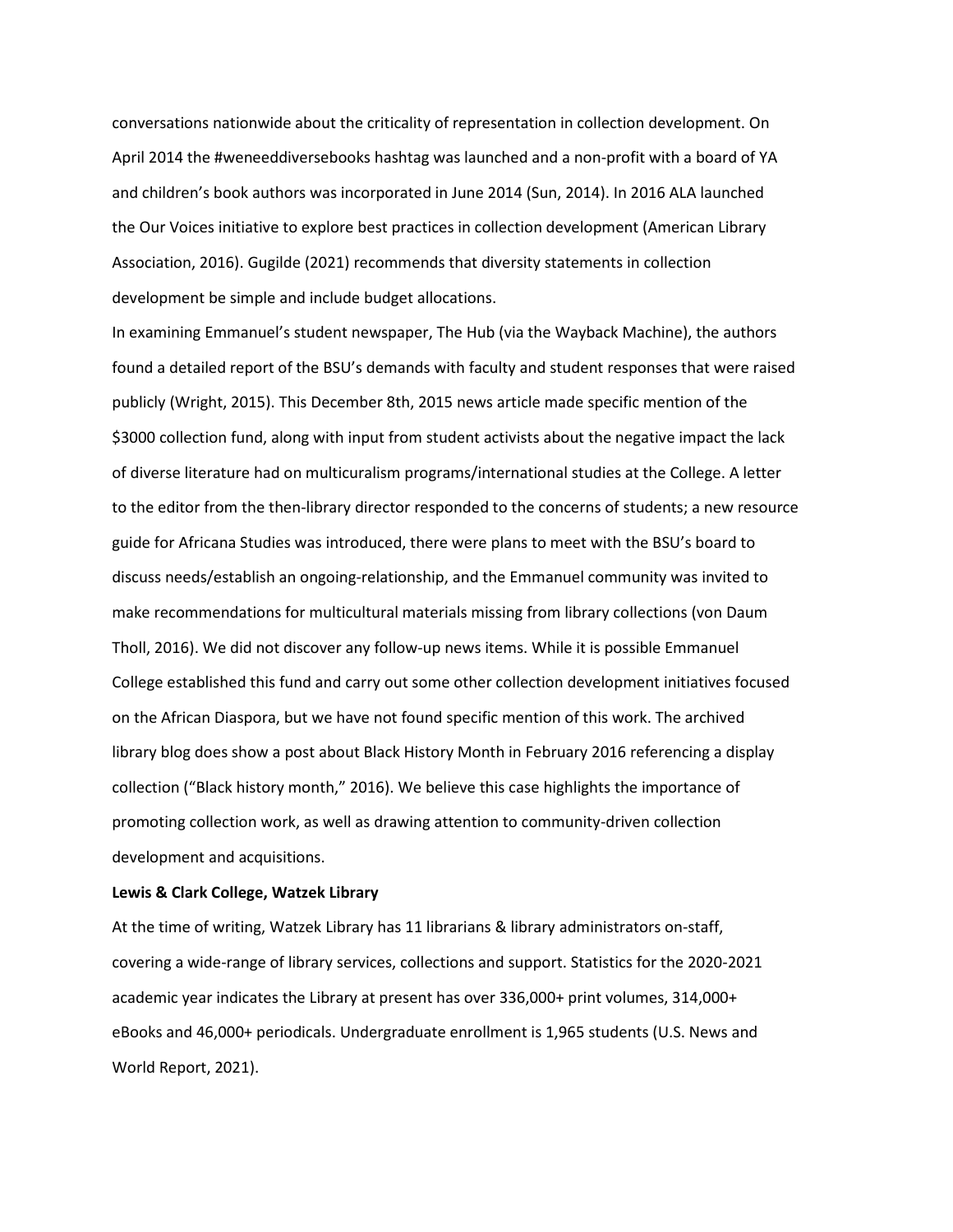#### **BLC Demands**

**"A public acknowledgement of the following facts:** 

**● Lewis & Clark College was built upon stolen land through the genocide of Indigenous and Native American peoples.**

**● Through its name, Lewis & Clark College honors the lives and deeds of owners of enslaved peoples.**

**● Lewis & Clark College exploits and appropriates Indigenous and Native American cultural elements in the architecture of the Agnes Flanagan Chapel and the art installations in Aubrey R. Watzek Library." ("Our Demands," n.d.)**

The 2015 Black Liberation Collective demands from Lewis & Clark student activists called for the creation/adoption of an indigenous land acknowledgement and the evaluation of the indigenous art and appropriation on-campus. While the demands address institution-wide issues of Lewis & Clark's namesakes being enslavers and its construction on stolen Indigenous land, of particular note was appropriation and missing attribution of Indigenous culture in the Watzek Library. The semester prior, Lewis and Clark Black Student Union shared recommendations to improve "widely engaged dialogue about diversity and cultural awareness in our community" and specific proposals for hiring, professional development, and integration of diversity content in pre-existing programs and structures (Black Student Union, 2015).

At the time of the authors research, the College's Office of Equity and Inclusion has a land acknowledgment statement on their webpages, along with several Lewis & Clark student organizations. The wide adoption of an Indigenous land acknowledgement is absent from College's overall web-presence, and the Watzek Library. In addition to naming the traditional and ancestorical Indigenous nations, the acknowledgement states "It is important to acknowledge the ancestors of this place and recognize that we are here because of the sacrifices forced upon them." (Lewis & Clark, n.d.) The statement does not include such words the students demanded like stolen, genocide, enslavement or words in their likeness. While all institutions must reckon with the original inhabitants of the land in which these institutions reside, Lewis & Clark is named after the leaders of the famous expedition that encountered many Indigenous people and communities, and led to forced removals and the creation of anti-Indian policies, such as the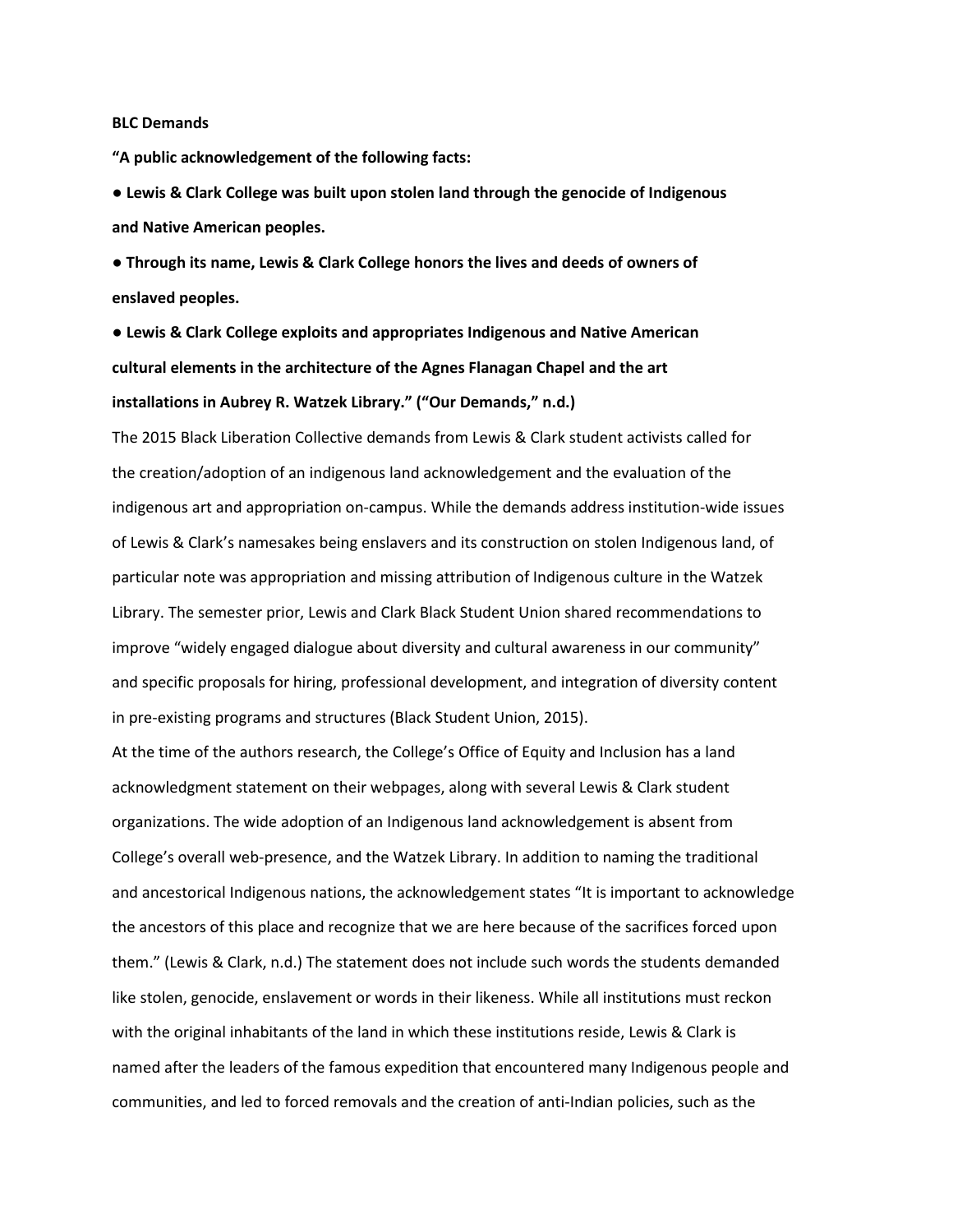Indian Removal Act and Indian Appropriations Act.

Originally chartered as the Albany Collegiate Institute, the institution formally became Albany College and changed the name to Lewis & Clark in 1942. The current college library, Watzek Library, was built in 1967. Watzek Library and the Agnes Flanagan Chapel were both designed by Paul Thiry, an American architect of French descent. He incorporated Native American imagery into his design of the facade on the west side of the library, and Indigenous artist Don Lelooska (Smith) was commissioned to create sculptural work outside both buildings. The owl, part of Lelooska's sculpture at the Library's entrance, is incorporated and intrinsically linked to the Watzek Library's branding and public presence.

The Library as a site of community has art installations created by Indigenous artists or influenced by Indigenous culture. The Library includes several publicly displayed artworks created by Indigenous artists. In 2017, the Watzek Library published a LibGuide for the art, imagery and architectural elements found in their space (most recent update July 26, 2021) (Jensen, 2021). The LibGuide is an interactive map and provides basic bibliographic information. A few works have more information than others such as the meaning or cultural context, while others are outlined on the map and do not have an image, title or information. More consistent and robust detailing about these works of art would likely improve community insight about the context and background of the artists. The incorporation of more information would further position and inform the community to evaluate the possibility of exploitation and appropriation.

# **New York University, Elmer Holmes Bobst Library**

The Bobst Library is the flagship library at NYU. A search in the staff directory for "librarian" and "bobst" reveals 30 librarians; given the size of the library, library system and university though, the authors are unsure how accurate this headcount is. Bobst Library has 18 departments representative of the wide-range of services, disciplines and administrative needs of a sizeable university library. New York University Libraries hold 5.8 million print volumes, and over 2 million eBooks. NYU's undergraduate enrollment is 26,981 students (U.S. News and World Report, 2021).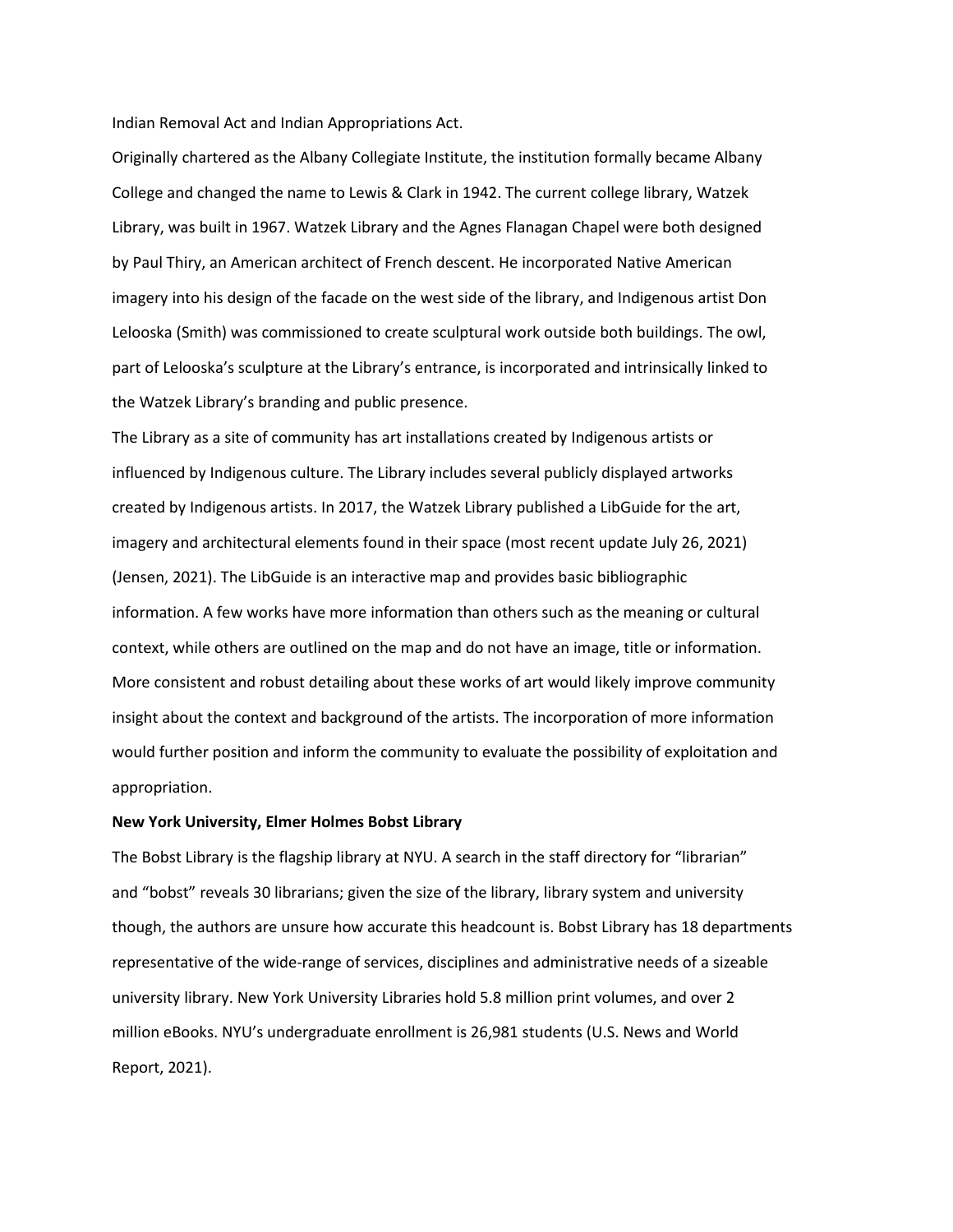**BLC Demands**

**"13. Reparations**

**a. Rededicate Library from Elmer Holmes Bobst, a known anti-Semite; removal of Elihu Root's name from the School of Law Scholarship for being an advocate of US Colonialism; renaming of the Fales Collection of English Literature within Bobst, as Fales family fortunes can be traced to colonial slavery. Rename these for POC or people of marginalized communities in the US who have been leaders in activism and advocacy of oppressed groups, OR leaders of equal style and caliber from the Global South." ("Our Demands," n.d)**

New York University's list of demands focused on the renaming of buildings/collections named after known anti-semites, racists and enslavers. For the purpose of this article, we have focused our attention on the call to action to rename Bobst Library. While there were calls for the additional renamings of library spaces & collections, the focus on Bobst has received repeated attention and calls to action over the years. It is of note that roughly 13% of NYU undergraduates identify as Jewish and the campus is ranked highly in Hillel International's Guide to Jewish Life at Colleges and Universities (Hillel International, n.d.). Elmer Holmes Bobst was a known anti<sup>n</sup>semite, and his racist and disparaging remarks against the Jewish people are well-documented.

The library's benefactor and name-sake, Elmer Holmes Bobst, was a close friend of former president Richard Nixon and a pharmaceutical magnate; Nixon at times referred to Bobst as his "surrogate father". President Nixon's presidential papers at the National Archives include correspondence filled with anti-semetic sentiments, inflammatory language and gross accusations against the Jewish community from Bobst to Nixon (Ringle, 1997). Additionally, the library's namesake was accused of sexual abuse by two female family members after his death in 1978; both survivors have sued the estate (Associated Press, 1991).

There have been numerous calls for stripping the Bobst Library of the name, all of which have been unacknowledged. Our research unearthed multiple op-eds from the NYU student newspaper and the Washington Square News in 2015 (Schachere) and 2017 (Zimmerman) and a Change.org petition calling for the renaming of the building (Stricker, ca. 2018). In a 2016 Washington Square news article, student activists spoke about the University's reception to the list of demands from NYU's Black and Brown Collation and progress that had been made thus far.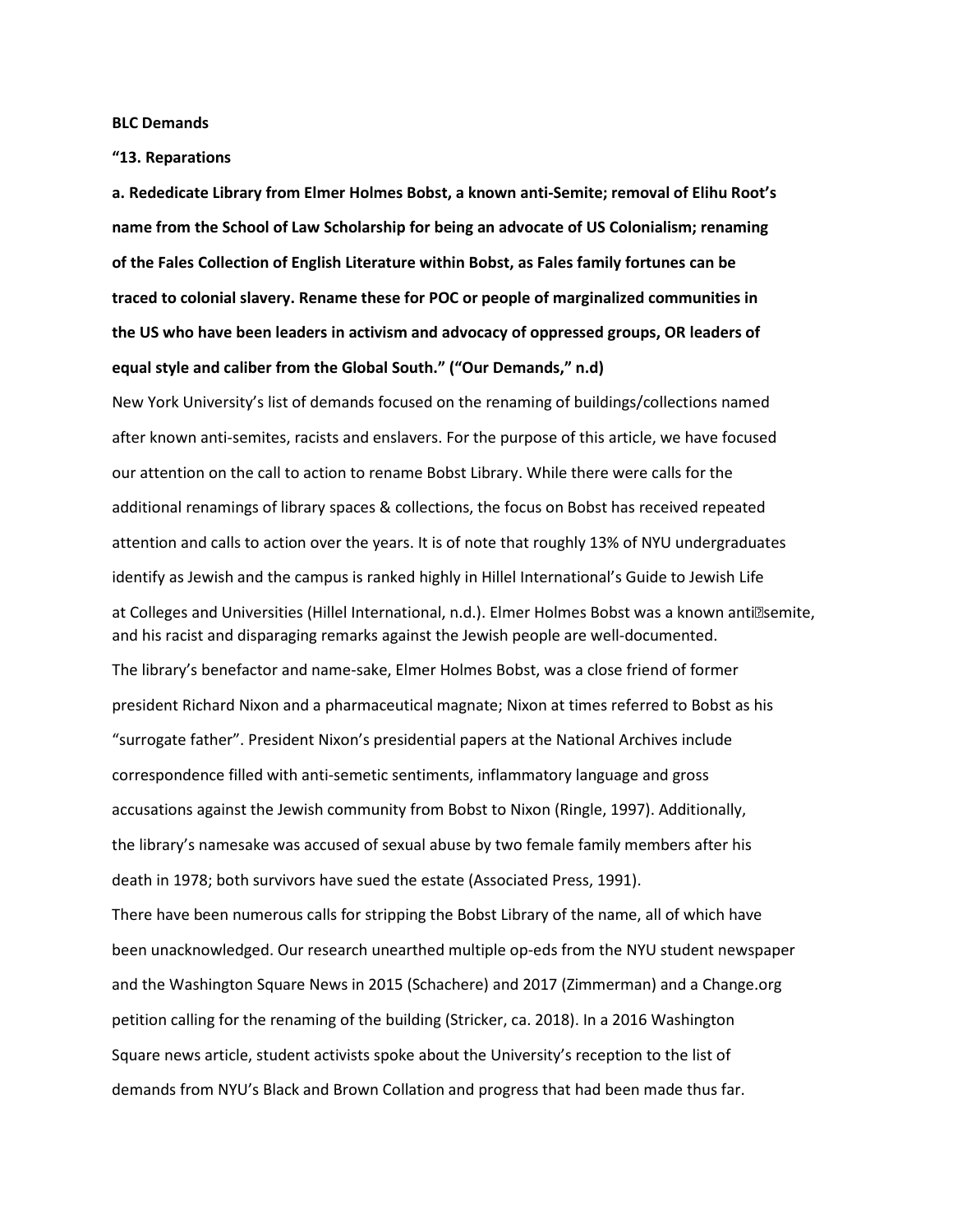While the students reported some positive action on the University's behalf, the request to strip the library of the Bobst name was pointedly ignored (Roy, 2016). Additionally, our research uncovered a 2017-2018 resolution from the Student Senators Council passing a resolution to remove the Bobst name (NYU Student Senators Council, ca. 2017); we found no further action was taken.

Bobst's widow, Mamdouha S. Bobst, and his estate have made additional donations to the Library over the years. While his initial donation in the 1960's accounts for the initial naming, renovations in 2003-2004 and 2012 have been attributed to the continued support of the Bobst family (Wolford and Johnson, 2017). Additionally, an August 2021 search of NYU Libraries' website indicated there has been no changes to the name of the Fales Collection at the Bobst Library.

### **University of Michigan, Bentley Historical Library**

Unlike other libraries the authors have investigated in this study, the University of Michigan's Bentley Historical Library is a separate entity from the U-M library system. The Bentley's collecting scope is both University of Michigan history and Michigan state history. The library is home to over 11,000 research collections (Bentley Historical Library, 2021). At present, the Bentley Historical Library lists 16 archivists and administrators. University of Michigan undergraduate enrollment is currently listed at 31,266 students (U.S. News and World Report, 2021).

# **BLC Demands**

**"6. We demand for increased disclosure of all documents within the Bentley Library. There should be transparency about the University and its past dealing with race relations." ("Our Demands," n.d.)**

In fall of 2013, University of Michigan Black Student Union initiated conversations about college race relations with the twitter hashtag #BBUM (Being Black at University of Michigan) along with a list of demands. The list of demands to the U of M Board of Regents included transparency of the history of race relations at U-M at the Bentley Library (Cmaadmin, 2014). To address a demand for "increased disclosure", Bentley Historical Library staff collaborated with the Black Student Union to digitize records by the Department of AfroAmerican and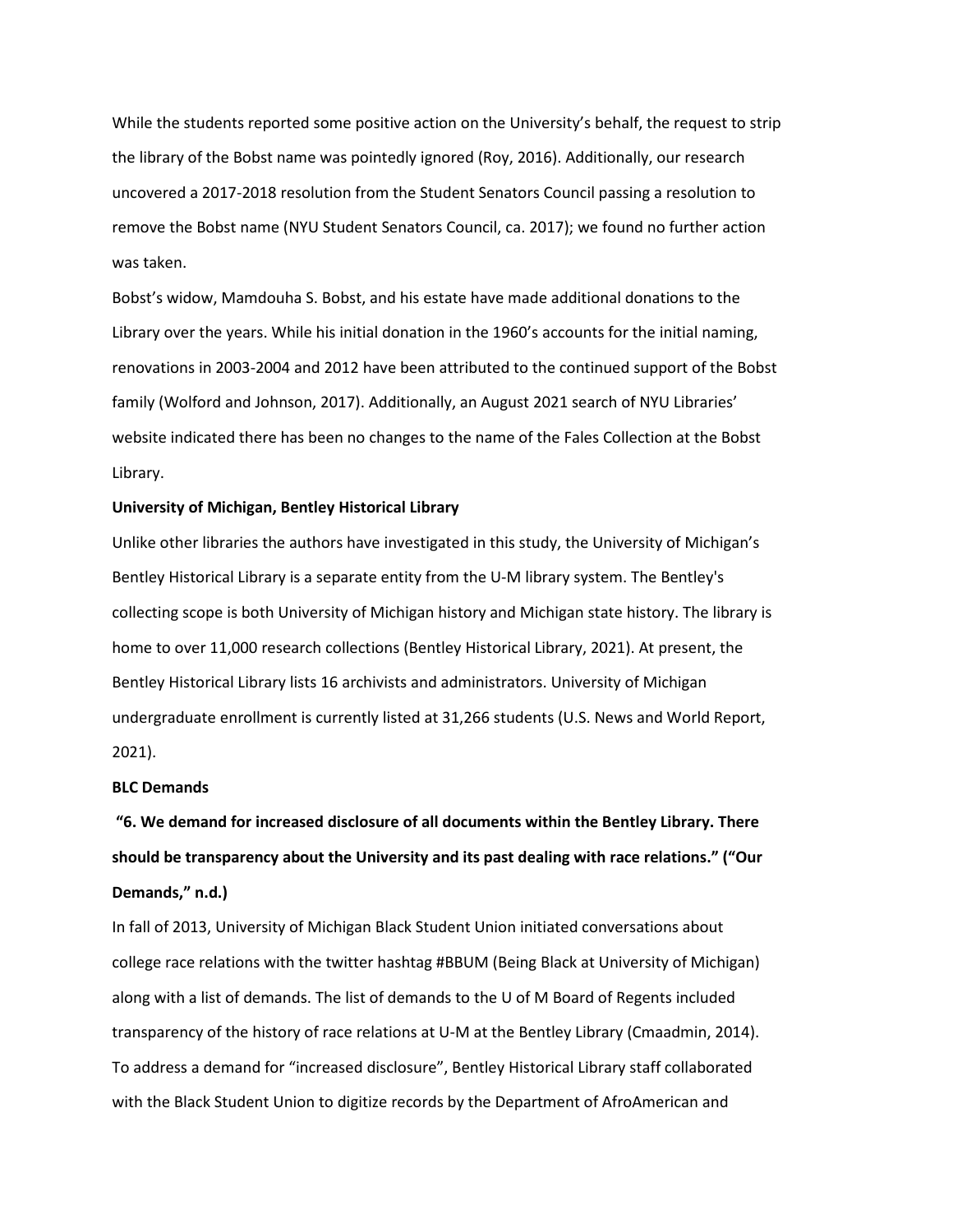African Studies, as well as material of Black organizations and activism. This project prioritized providing student access to these collections. With funding by the Office of the Provost, the Bentley Historical Library digitized more than 66,000 online images and created an online portal (launched in fall 2018) providing online access to students, faculty, and staff (Zielin, 2018). Online-access to these archives is restricted to those with U-M credentials. Citing copyright concerns as a barrier, selections were to be made for outside researchers. Nineteen collections were contributed to Project STAND, although the outside access denial remained in place. Placing the collection in this space promotes the existence of this material and requires information seekers to reach out to determine access possibilities.

# **University of North Carolina at Chapel Hill, Davis Library**

The UNC Chapel Hill Library system is home to 12 libraries; Davis Library is UNC Chapel Hill's flagship library. A search of the UNC Chapel Hill's library directory has 60 librarians in August 2021. A search of the Libraries' website for collection statistics has the most recent count as 9.917 million print and electronic volumes across the library system in 2016 (UNC University Libraries, 2017). Current enrollment statistics note 19,355 undergraduates (U.S. News and World Report, 2021).

# **BLC Demands**

**"5. We DEMAND that University cafeterias, gym memberships, libraries, and class registration be free to all residents of North Carolina regardless of admittance into the institution." ("Our Demands," n.d)**

UNC Chapel Hill held a town hall on November 19, 2015 on race and inclusion where protestors introduced their list of demands later posted online (Khrais, 2015). Student activists called for a myriad of changes, shared many examples of microaggressions and the systemic issues that left BIPOC students feeling underrepresented and unsupported. Among their demands were several focusing on opening up free education/services to North Carolina residents, including free access to the library and its collections.

In our research we could not find references to the demand for free library access in the three months following the publication of the list. By using the Wayback Machine we were able to determine that public access to the library has stayed the same since it was in May 2015, prior to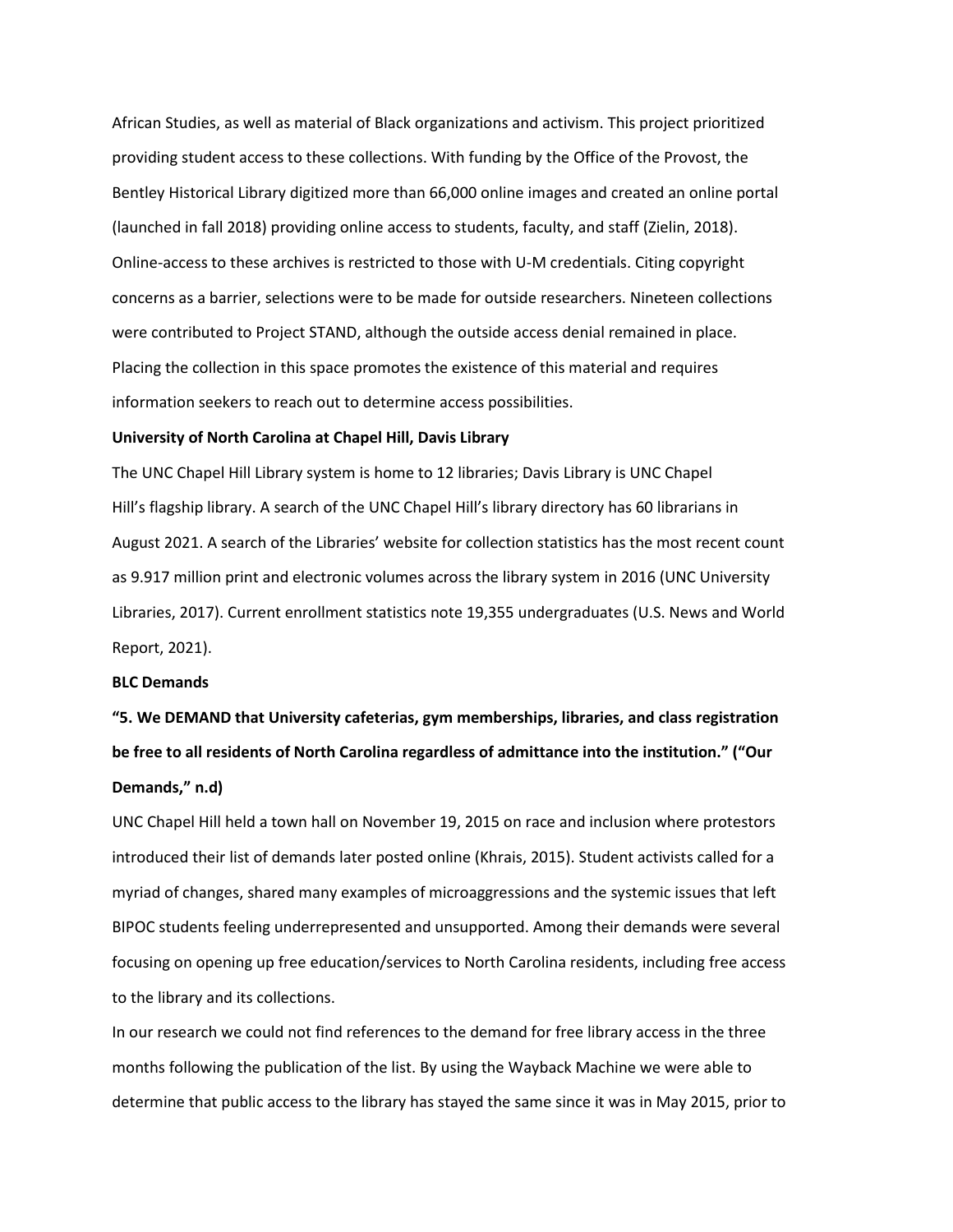the publication of the demands (UNC University Libraries, 2015). Any North Carolina resident 14 and older can get a borrowing card, but there is a \$25 annual fee (UNC University Libraries, n.d.b). Ferguson (2020) analyzed the websites of 15 institutions across the UNC system and found that all university libraries had a fee for public borrowers ranging from \$10 to \$49 with \$25 being the most common. UNC Wilmington was an exception by allowing residents 65 and over to use the library for free (15-16). Dole and Hill (2011) found that after dropping unaffiliated borrower fees at the University of Arkansas Little Rock, the number of accounts and use of materials increased. Over approximately four years 5% of unaffiliated borrowers lost materials. A subsequent study found that the open-door policy did increase goodwill among unaffiliated borrowers (Dole and Hill, 2012).

While the 2015 demand to provide free borrowing services at UNC Libraries has gone unchanged, the authors found that following the murder of George Floyd, BLM protests/activism and the call for increased institutional accountability, the UNC University Libraries launched the "Reckoning Initiative Framework". The Framework, introduced in summer 2020, has served as a guide while the Libraries address DEI, inequality and anti-racism initiatives. The initiative has a multitude of projects currently underway; one of which is resources addressing the removal of the confederate monument Silent Sam (UNC University Libraries, n.d.a). The 2015 BLC demands called for the removal of Silent Sam and all confederate monuments in the UNCasystem. While this demand was not specifically addressed to the Libraries, they addressed both the history and controversy of campus-spaces and the contested statue as the stewards of UNC Chapel Hill History. A 2016 digital exhibit by University Archives staff makes available a myriad of archival resources and objects surrounding the Silent Sam sculpture (University Archives, 2016). The authors found this an interesting example of institutional accountability and transparency; instead of whitewashing the troubled history of the statue and limiting access to materials that would paint the institution in a negative light, archivists have offered an unedited view of the history and controversy of the confederate statue.

# **Wesleyan University, Olin Memorial Library**

Olin Memorial Library currently lists 17 librarians and library administrators on their staff directory. Listed library departments include Circulation, Acquisitions, Research Services,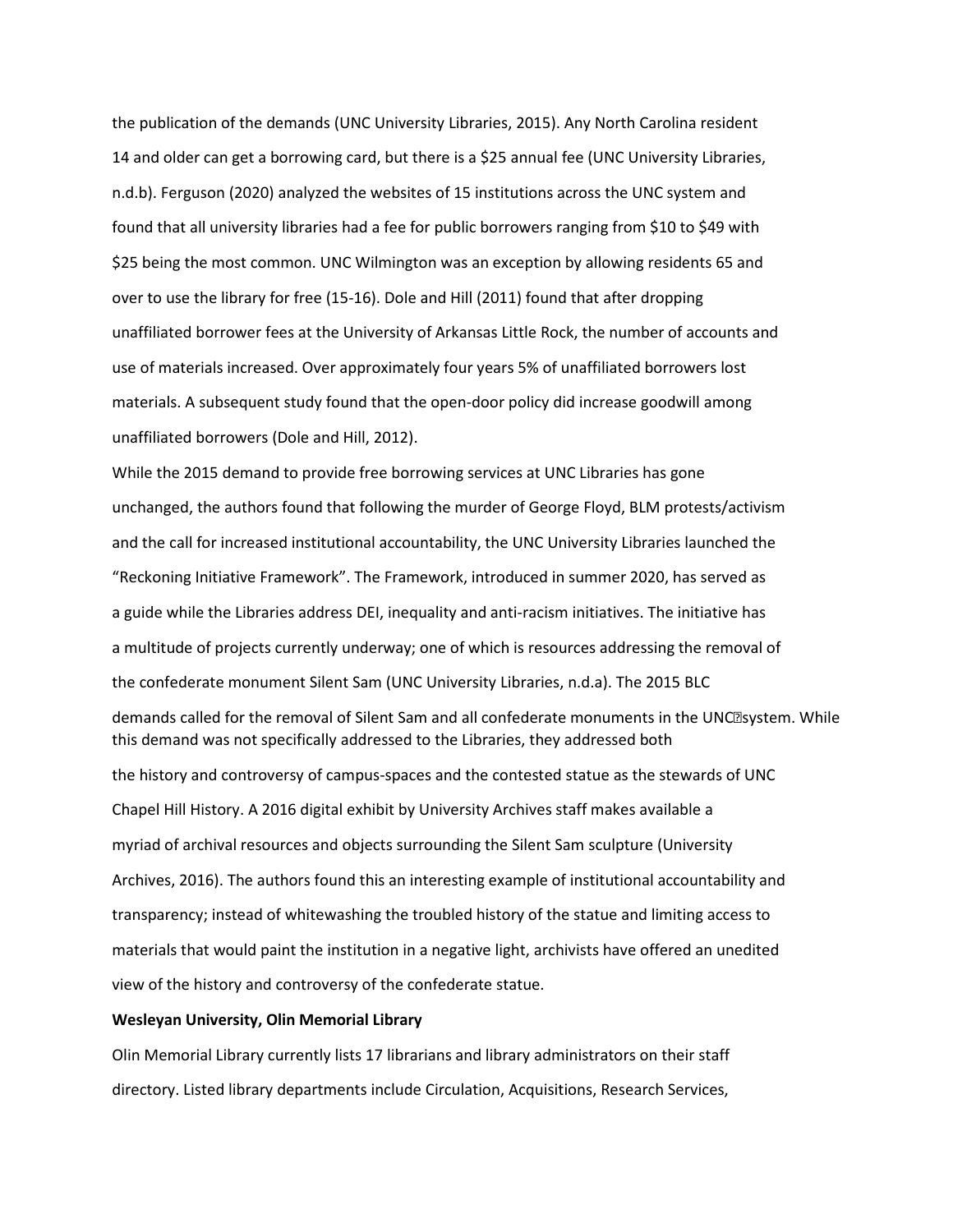Special Collections & Archives, etc., as well specialized departments/curated collections such as the Archaeology and Anthropology Collections and the Davidson Art Center. Wesleyan University's undergraduate student population is 3,018 (U.S. News and World Report, 2021). **BLC Demands**

**"B. The offices of the Director of Multicultural Affairs and the Equity Advocate will be located in this center. The Center for African-American Studies (CAAS) and the University Organizing Center (UOC), though essential, are not substitutes for a Multicultural Center. The UOC exists as a student-run space and CAAS is specific to African American Studies and members of the African Diaspora. The multicultural center must be provided with institutional support and additional financial resources. Furthermore, it would be the location of an archive specifically for student activism around SOC - related issues and empowerment." ("Our Demands," n.d.)** Student activists at Wesleyan University called for the creation of a Multicultural Center, as well as the creation of an archive of student activism regarding students of color to be housed in the proposed Multicultural Center. The objectives of the protest were stated to "express national solidarity" and "face institutional inequities" ("Wesleyan Students," 2015). As a response to the protest Wesleyan University President Michael Roth convened an Equity Task Force which released recommendations in May 2016, including the development of the resource center (Equity Task Force, 2016).

On September 28th, 2017 Wesleyan University's Resource Center opened with an "intellectually grounded mission in social justice and a focus on intercultural development and literacy". The news release acknowledged that the Center came out of student demands at the "IsThisWhy?" protest on campus in fall 2015 (O. Drake, 2017). A recent search (August 2021) of The Resource Center found that since its inception in 2017, the Center has flourished in the scope of programs, resources and events they offer. Additionally, The Resource Center is home to a Lending Library of over 2,500 books spanning a wide-range of social justice, multicultural and activism topics ("Wesleyan University Student," n.d.). Additionally, first generation and low-income students are able to request textbooks, either already in the collection or as a new acquisition, to be checked out monthly during the duration of their classes.

The Resource Center though does not have the requested student activism archive. A search of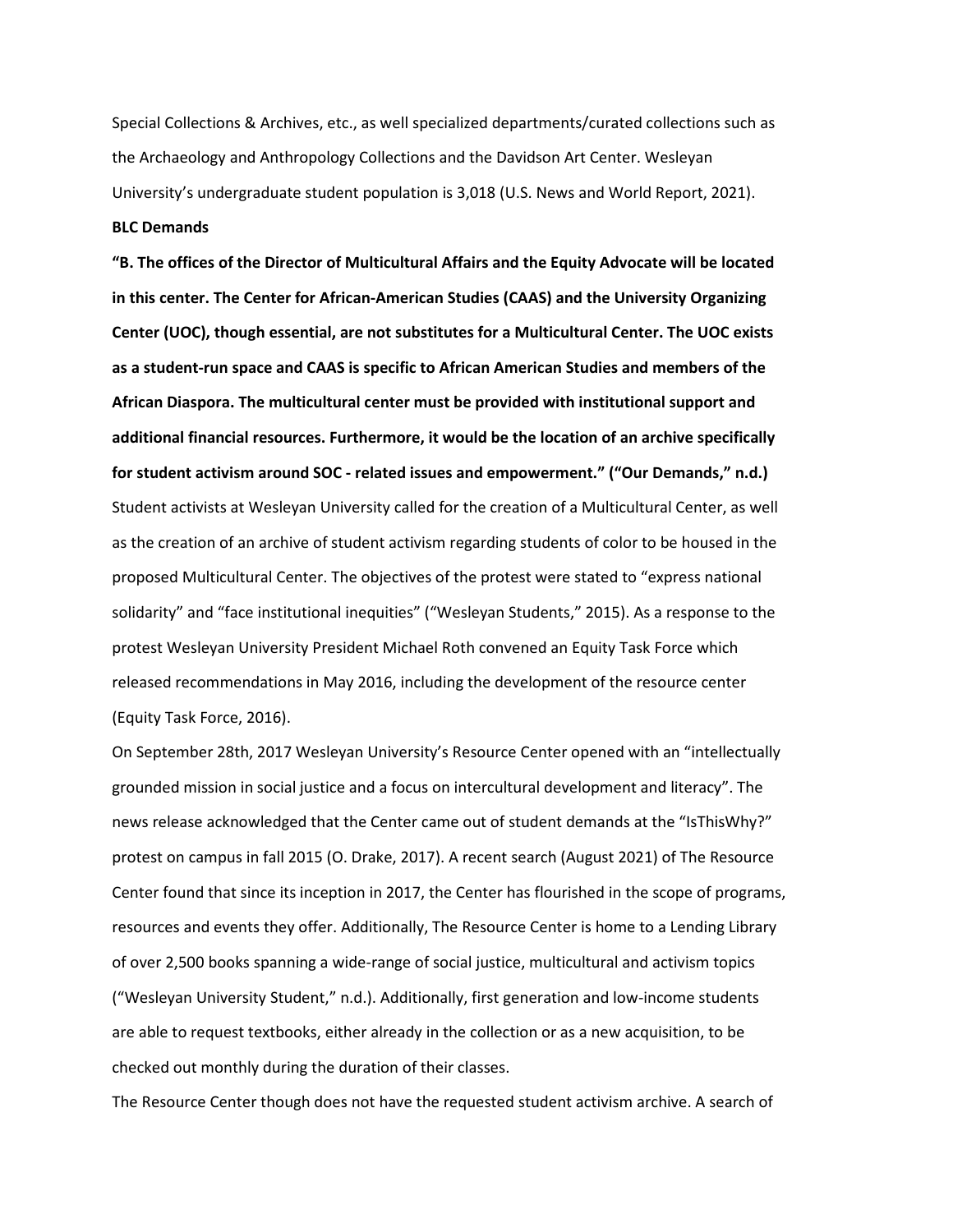the digital collections and archives at the Olin Memorial Library at present do not return relevant results for "student activism" indicating at present there is not a publicly-discoverable collection. announced the launch of the Wesleyan Black Lives Matter Project, soliciting stories from Wesleyan students on their experience with racism, BLM activism, and other work against systemic racism (Nelson, 2020).

More recent library initiatives the authors have discovered in their research included a July 21, 2021 library blog post outlining the Olin Memorial Library's progress on social justice and equity work. The blog indicates that in July 2020 library staff formed five separate teams to examine and investigate practices to combat system racism and promote DEI and social justice. Each group shares goals and accomplishments from the past year of work, and invites feedback and suggestions from the community, both on- and off-campus (Hadley, 2021).

## **Discussion**

The authors' investigation into the progress made by academic libraries and archives in the collected demands by the Black Liberation Collective revealed varying levels of success in addressing the calls for change from student activists. The review and analysis of the seven institutions in our dataset has led the authors to compile recommended anti-racist practices for consideration.

# **Creating and Cultivating Relationships**

Our mission in academic libraries first and foremost is to support our students' scholarship and information needs. Solicit student feedback by inviting students to provide feedback through focus groups, surveys and additional information-gathering activities. Cultivate relationships with student organizations and work towards establishing ongoing partnerships. These are increasingly valuable relationships to prioritize; they both ensure continuity through changes in membership and improve institutional memory. A key praxis of libraries with underrepresented populations in particular should focus on addressing past exclusions through an anti-racist lens and contribute to relationship building with students of color by ensuring they are specifically connected with the library.

# **Prioritize and Promote Library's Collection Work and Responsive Actions**

College libraries and archives are the stewards of the history of their institution; by electing to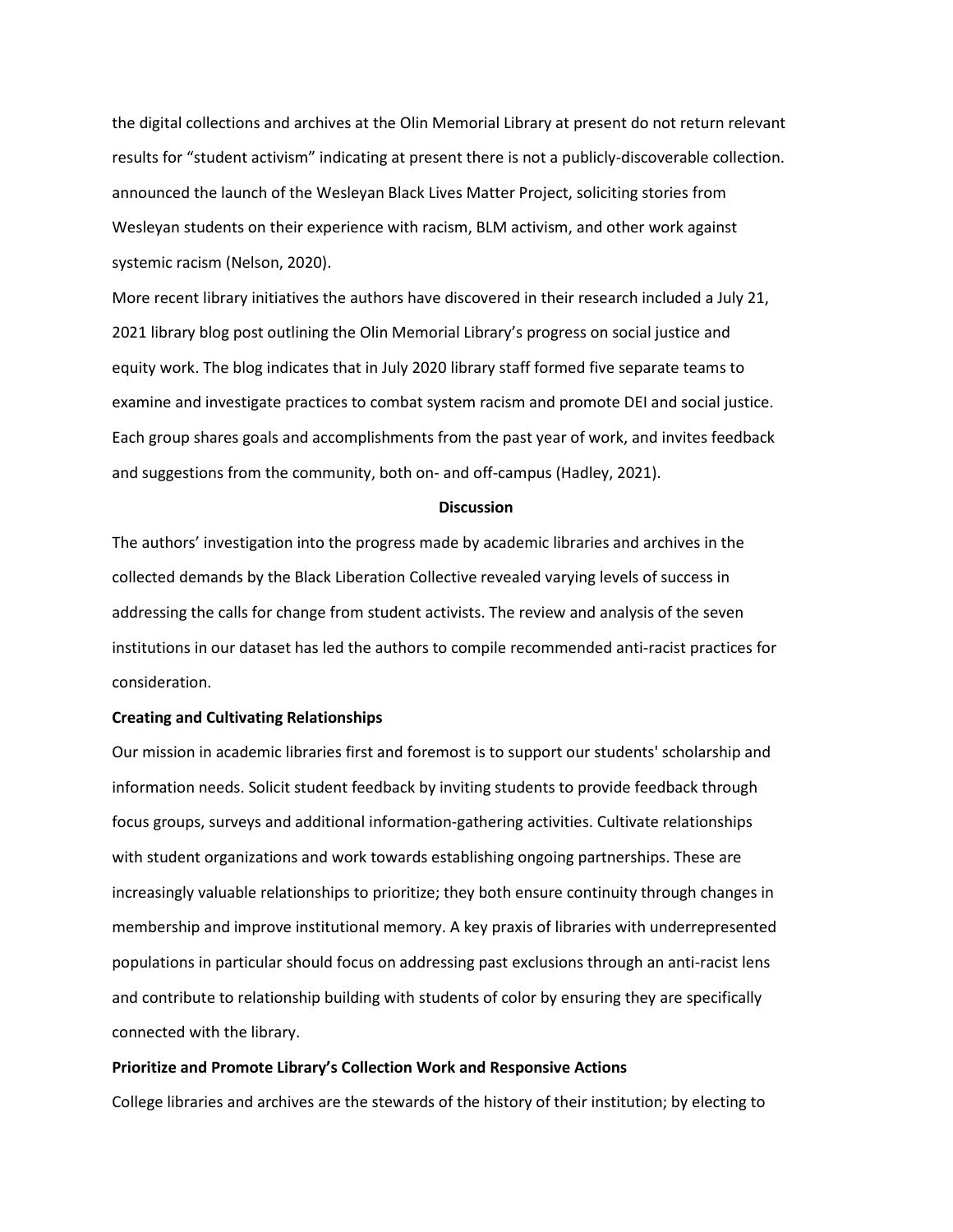ignore or hide controversial institutional memories and events, we are leaving scholars an inaccurate, biased history. Libraries must increase transparency and accountability in the collecting and contextualization of institutional history. Highlighting and promoting print or digital collections, archival description and digitization projects and new/existing collection funds is a way organizations can showcase their responsive development of library collections to suit their communities. Participating and contributing to cross institutional initiatives such as Project STAND which creates a centralized space highlighting student activism in underrepresented communities (n.d.a) demonstrates a commitment in making accessible and being in conversation about the legacy of student activism. Investing in resources to bring about change can take many iterations. This could be securing or repurposing funds for targeted programing, digitization/description projects, investing in a tool-kit or creating paid opportunities for student activist feedback and engagement. In many cases, student activists have to seek out libraries for preservation of their materials. An intentional, anti-racist transparent library process would for example request students to donate ephemera they've created related to their activist work to ensure "the movement lives on as part of the historical legacy of the institution".

#### **Acknowledgement and Accountability**

If addressing issues raised in a survey, suggestion box, or through student activism, it is valuable to acknowledge the change and the feedback that spurred it. This is a further demonstration of responsiveness and accountability to the changing social and political climate. Creating an online-space that acknowledges/names student demands, and includes the library's acknowledgment and response is key to institutional accountability. Student demands often appear in letters addressed to the administration and are reprinted in student newspapers. Republishing demands in the library web-space demonstrates a commitment to community remembrance and action, and a responsibility to institutional memory and record-keeping. When making changes organizations should credit the labor of student activists and how their demands inform how our institutions evolve responsively. It is also imperative to credit the often invisible labor that goes into collection and digitization work. Unacknowledged collection work is a disservice to those who contribute to the success of projects. Additionally, libraries should adopt the practice of publishing the library's diversity plan, accompanying goals and committee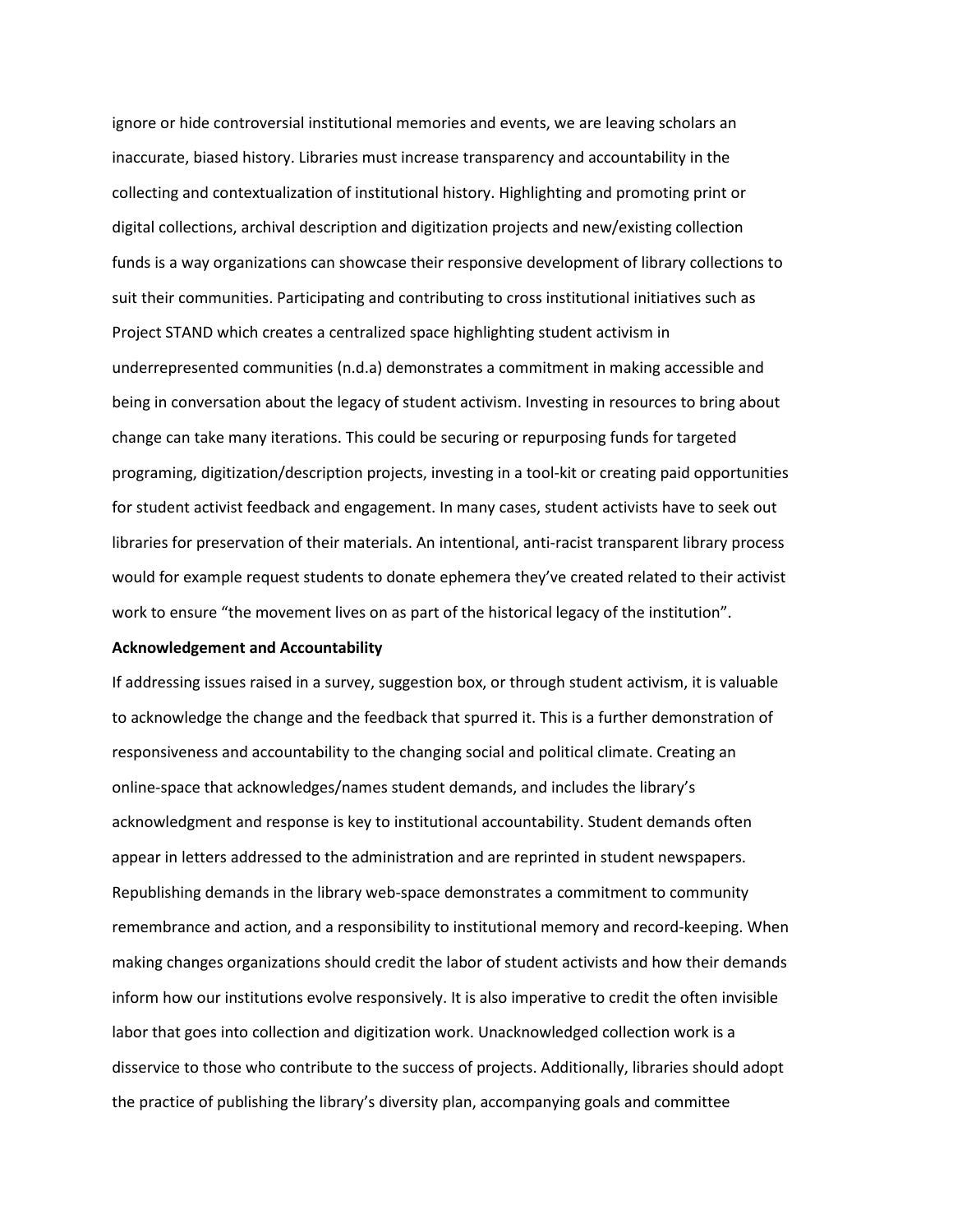progress. In doing this, an organization can offer tangible and evolving evidence of their ongoing work and commitment. The nature of the four year undergraduate degree lends itself to the natural attrition of vocal student leaders. By creating accountability structures and long-term agreements that outlive the tenure of the students advocating for change, an organization can demonstrate long-term commitment and accountability. Increasing public knowledge of the responsive actions in the library demonstrates the library's responsiveness to listening to students advocating for change. Beyond the importance of understanding how libraries can embrace student activism as a critical engagement of lived experiences and ideologies that are often ignored in scholarship, is the reality that libraries continue to lack racial and ethnic diversity within the field. In a September 2021 open-letter issued by WOC + LIB, a website created for women of color in librarianship to dialog about experiences in a predominately-White field, BIPOC librarians denounce the history of appropriation and lip service to diversity, equity, inclusion, and social justice efforts in the library. Public signaling that proclaims the commitment to championing diversity within the profession does not necessarily equate to a positive cultural shift. The letter-writers outline that the culture of "self-congratulatory whiteness" continues to harm and diminish the work, accomplishments, and opportunities for BIPOC librarians (Brown et al, 2021). The lived-experience of BIPOC knowledge workers in a field that proclaims a commitment to DEI oftentimes without substantive action, as well as the calls for change from student activists, indicates there is still much work to do to effect systemic change in academic libraries.

These recommendations are far from exhaustive, and the critical work of cultivating a culture of diversity, inclusivity and equity is constantly evolving to meet the needs of the communities we serve. The above reflections speak to themes the authors identified throughout their research.

#### **Conclusion**

Calls for reparations, voting rights protection and defunding the police have gone largely unaddressed in the United States. The response has been making Juneteenth a national holiday and the popularity of institutional anti-racist commitment statements. Concurrently, the statement Black Lives Matter has been commodified. It is critical to honor the labor and demands of student activists and take seriously their vision for equity.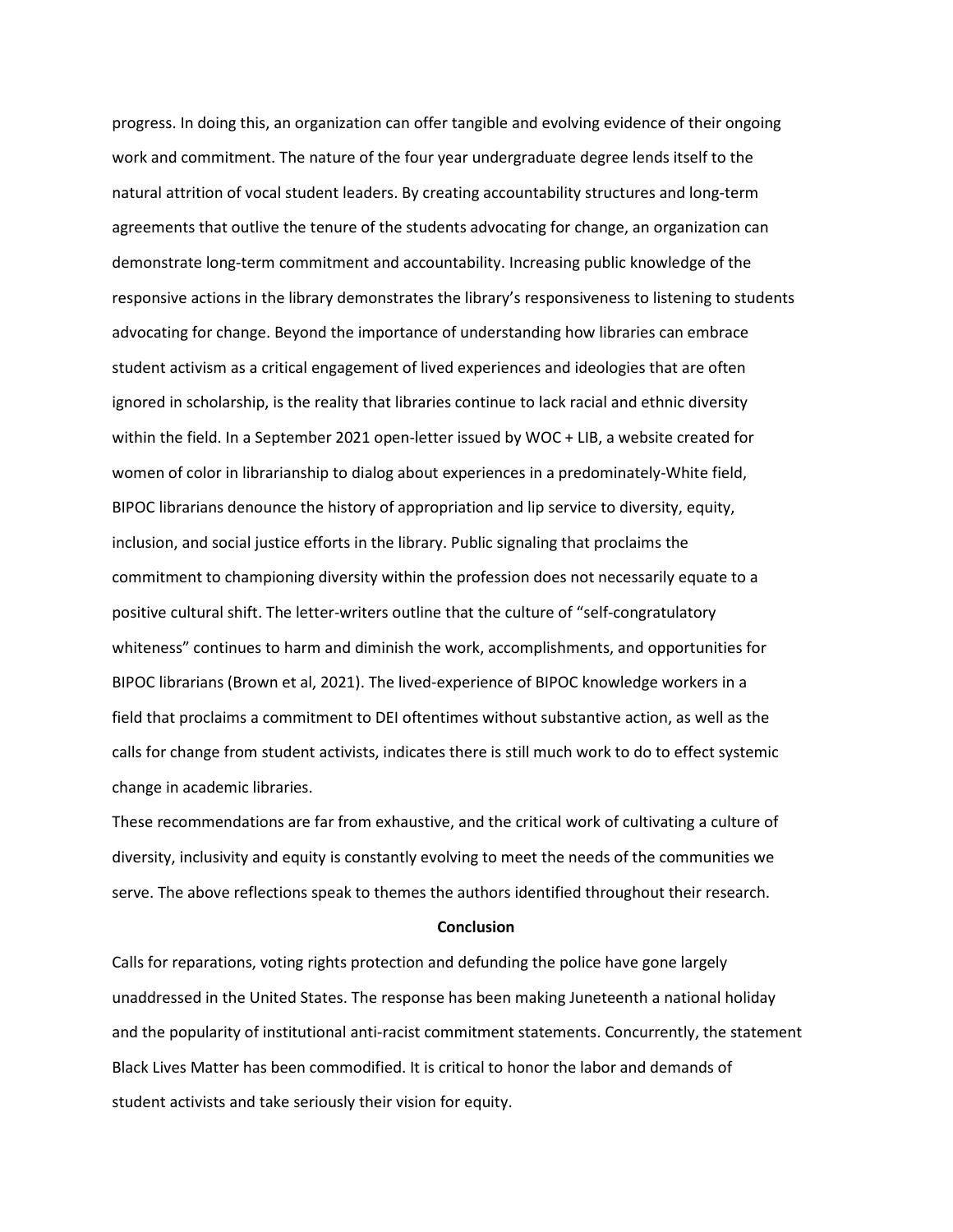The murder of George Floyd in its horrific and documented death sent ripples through society in summer 2020 and spurred over 10,600 Black Lives Matter protests across America (ACLED, 2020). Citizens that had never been to a public demonstration were spurred to action and publicly said enough to the senseless, sanctioned, police brutality that has stolen far too many Black lives. The momentum of this moment must not be lost to competing priorities or superficial gestures. While the crux of our work has been rooted in examining the response to the student demands from the Black Liberation Collective 2015, our work exists in the present and cannot help but be informed by current responses to the anti-racism movement and activism. While libraries were only mentioned in 8% in the student demands compiled by the Black Liberation Collective, these spaces also require racial reckonings. This article reviewed library engagement with student demands and the digital spaces in which memorialization of actions, acknowledgements, and updates took place. With continued demands to dismantle systemic racism in higher education, libraries have the opportunity to model commitment. By listening to the voices of the student leaders we serve, evolving to meet their needs and examining our institution's past, present and future, academic libraries can provide leadership on campus to effect lasting change.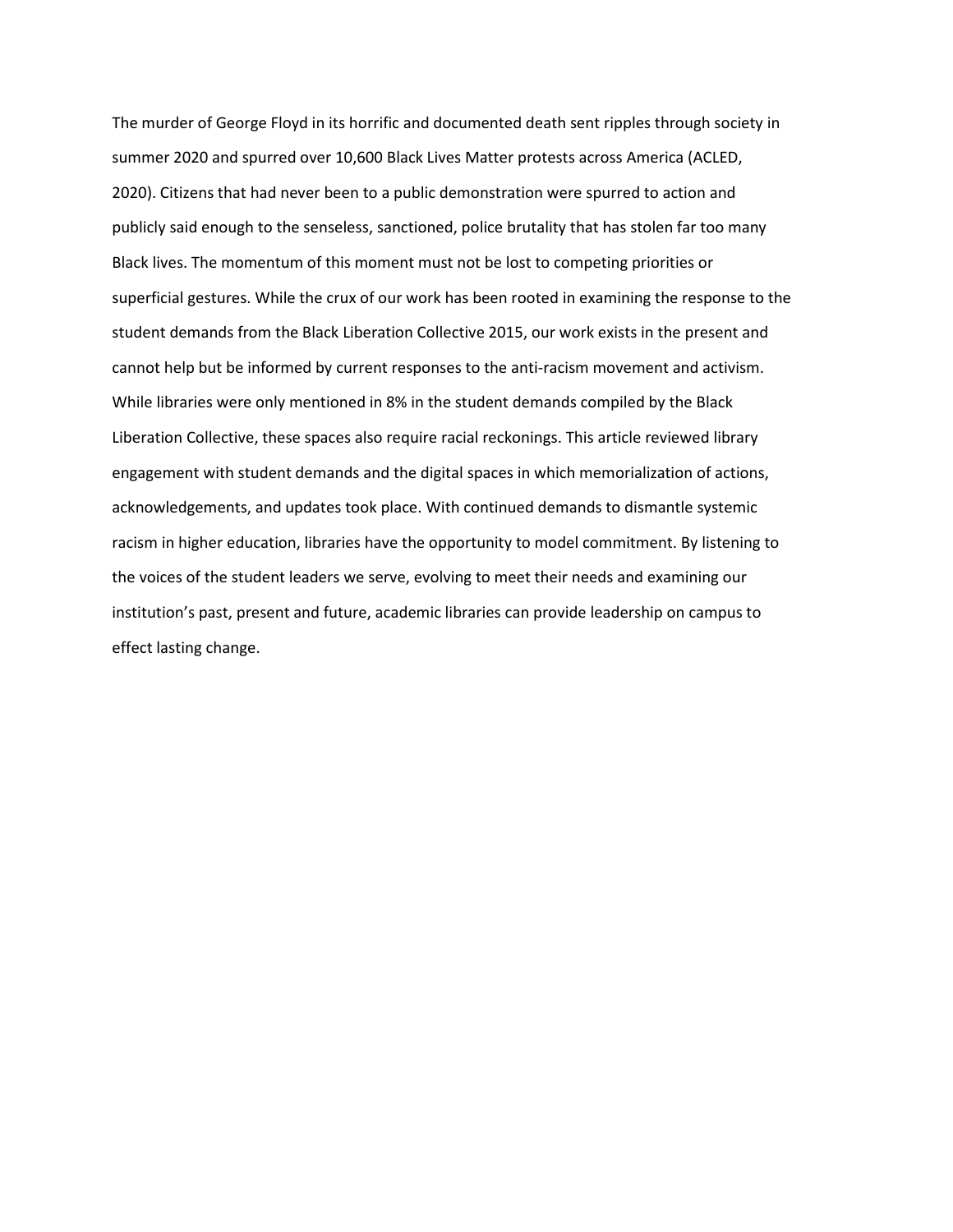## **References**

Akers, C., & Summey, T. P. (2012). Reaching out to the campus community through a

student advocacy group. In C. Smallwood, V. Gubnitskaia, & K. Harrod (Eds.),

Marketing your library: Tips and tools that work, (pp. 166-171). McFarland & Company.

Albright, C. E. (2016, March 29). Students persuade Library of Congress to drop the i $\mathbb Z$ word. Dartmouth News. https://home.dartmouth.edu/news/2016/03/students-persuade<sup>m</sup>library-congress-drop-i-word

Albright, C. E. (2019, April 22). 'Change the subject': A hard-fought battle over words.

Dartmouth News. https://home.dartmouth.edu/news/2019/04/change-subject-hard-fought<sup>m</sup>battleover-words

Alexander, E. (2020, June 15). The Trayvon generation. The New Yorker.

https://www.newyorker.com/magazine/2020/06/22/the-trayvon-generation

American Library Association. (2016, September 27). ALA Office for Intellectual

Freedom launches Our Voices. https://www.ala.org/news/press-releases/2016/09/ala<sup>m</sup>officeintellectual-freedom-launches-our-voices

American Library Association Council. (2016, January 12). Resolution on replacing the

Library of Congress subject heading "illegal aliens" with "undocumented immigrants."

[Resolution]. 2016 ALA Midwinter Meeting, Chicago, IL, United States.

https://www.ala.org/aboutala/sites/ala.org.aboutala/files/content/governance/council/coun

cil\_documents/2016\_mw\_council\_documents/cd\_34\_Resol\_on\_LC\_Headings\_11216\_FI

NAL.pdf

Armed Conflict Location & Event Data Project (ACLED). (2020, September).

Demonstration & political violence in America: New data for summer 2020.

https://acleddata.com/2020/09/03/demonstrations-political-violence-in-america-new**adata-for**summer-2020/

Associated Press. (1991, October 25). Businessman, friend of Nixon, named in incest suit

13 years after Death. AP News.

https://apnews.com/article/9d45af076e05586ea686e1ce60e03902

Bentley Historical Library. (2021). About. https://bentley.umich.edu/about/

Black history month, February 2016. (2016, February 4). Cardinal Cushing Library Blog.

https://emmanuellibrary.wordpress.com/2016/02/04/black-history-month-february-2016/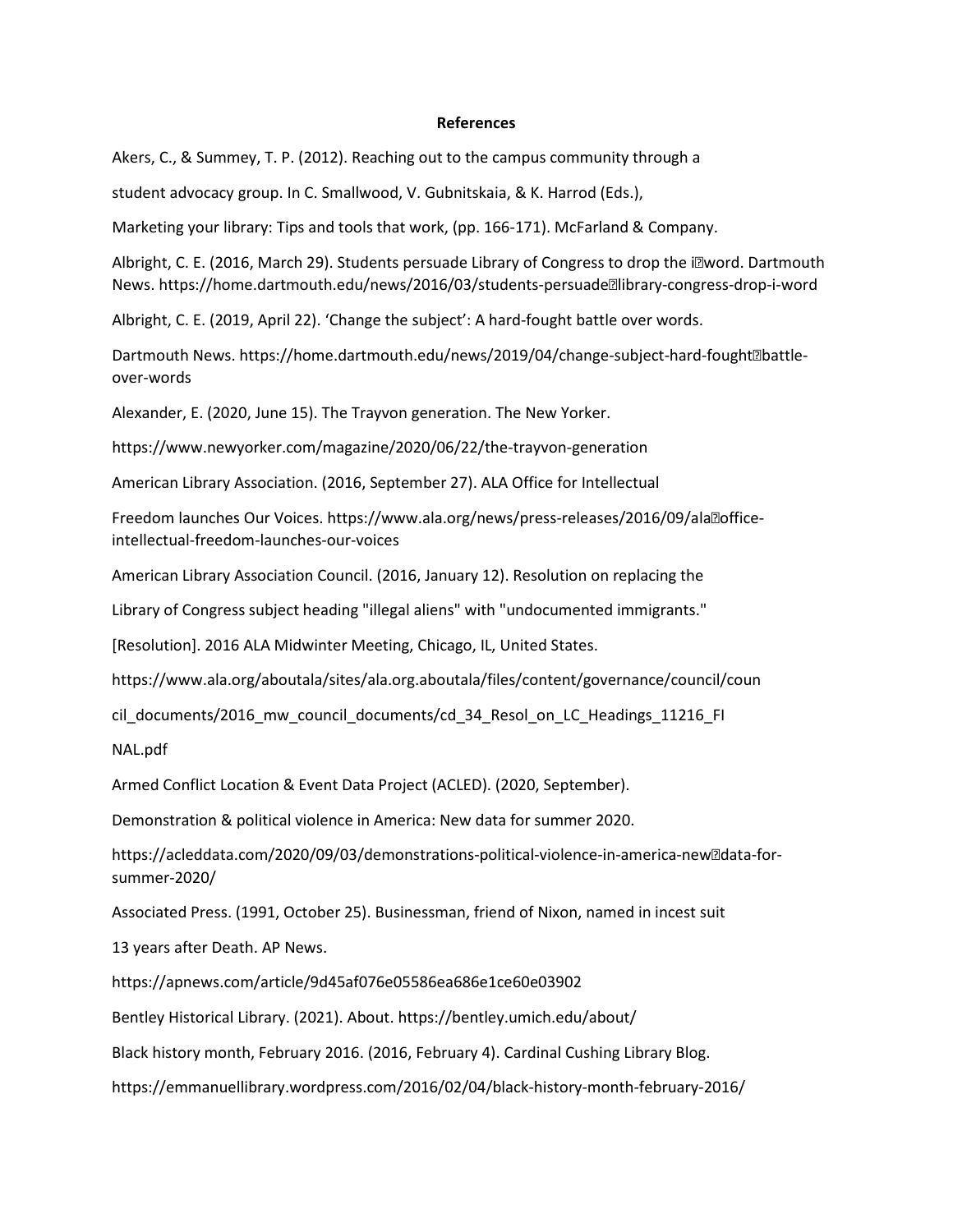Black Liberation Collective. (n.d.). About.

http://www.blackliberationcollective.org/about-1

Black Student Union. (20[1](#page-26-0)5, Spring). Recommendations<sup>1</sup>

to institutionalize diversity.

Google Docs.

https://docs.google.com/document/d/1fYO08sK6ADJ4rAVVkXa4ZPNV9L26Ii3WwBI3e1\_2SQo/edit?usp= embed\_facebook

Blakemore, E. (2016, March 29). The Library of Congress will ditch the subject heading

"illegal aliens." Smithsonian Magazine. https://www.smithsonianmag.com/smart@news/librarycongress-will-ditch-subject-heading-illegal-aliens-180958599/

Bonnet, J. L., & McAlexander, B. (2012). Structural diversity in academic libraries: A

study of librarian approachability. The Journal of Academic Librarianship, 38(5), 277-

286.

Brook, F., Ellenwood, D., & Lazzaro, A. E. (2015). In pursuit of antiracist social justice:

Denaturalizing whiteness in the academic library. Library Trends, 64(2), 246-284.

Brown, A., Cheng, J., Espinal, I., Fiedler, B.P., Gabiola, J., Leung, S., Mody, N., Moore,

A. A., Neely, T. Y., Ossom-Williamson, P. (2021). Statement against white

appropriation of black, indigenous, and people of color's

labor. WOC+lib. https://www.wocandlib.org/features/2021/9/3/statement-againstwhite**<b>appropriation-of-black-indigenous-and-people-of-colors-labor** 

Brown, J., Ferretti, J. A., Leung, S., & Méndez-Brady, M. (2018). We here: Speaking our

truth. Library Trends, 67(1), 163-181.

Caswell, M. (2017). Teaching to dismantle white supremacy in archives. The Library Quarterly, 87(3), 222-235.

'Change the Subject' Film [@ChangeTheSubjct]. (2021, November 16). It changed. Now what? We want to hear your reactions to the #lcsh change and strategize about the implications for[Tweet]. Twitter.

<span id="page-26-0"></span> $1$  The published resource includes this typo.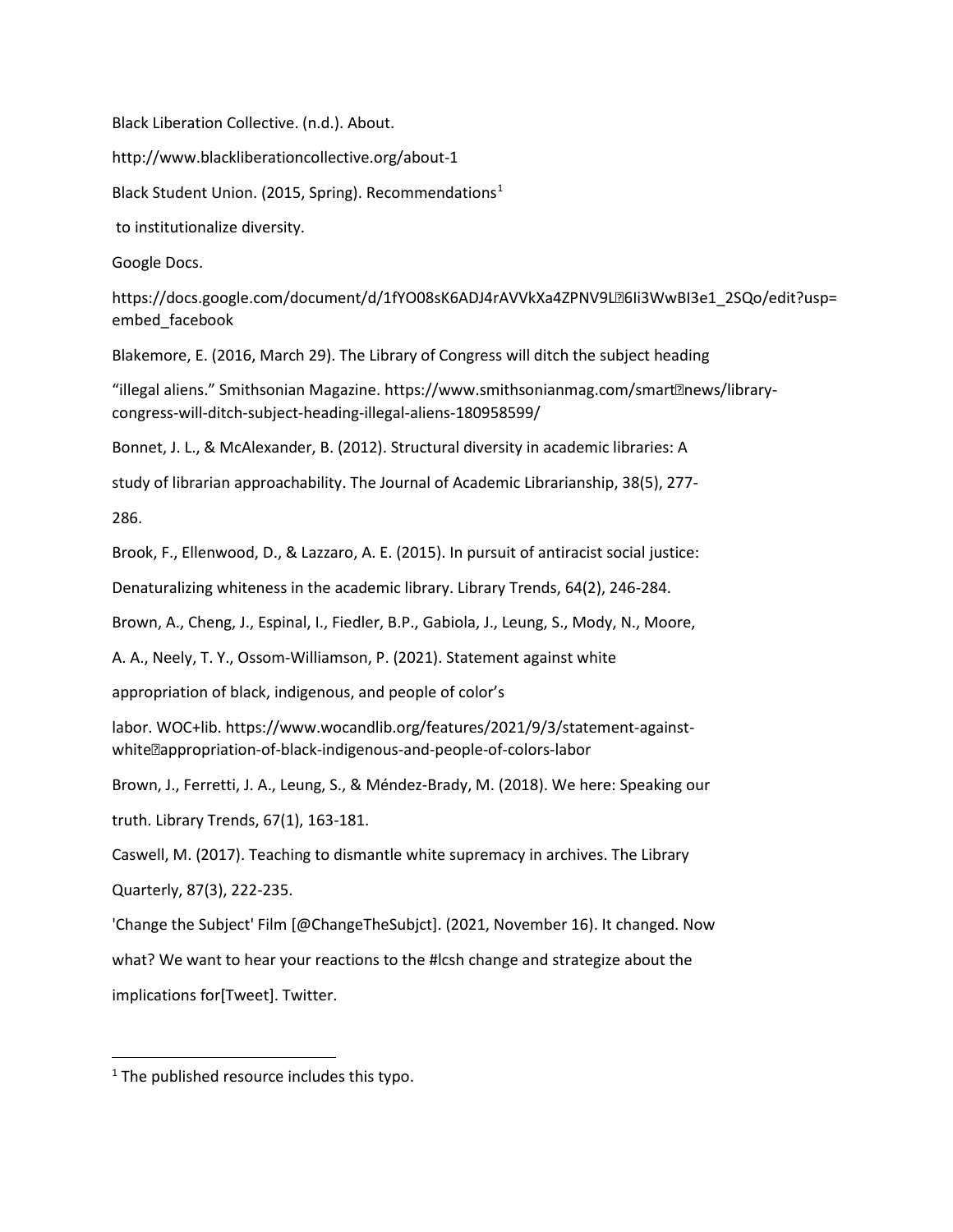https://twitter.com/ChangeTheSubjct/status/1460722706626879491

Civil Rights Act of 1964, Pub. L. No. 88-352, 78 Stat. 241 (1964).

https://www.govinfo.gov/content/pkg/STATUTE-78/pdf/STATUTE-78-PG241

Cmaadmin (EDU). (2014, January 22). African-American students step up #bbum

campaign at Univ. of Michigan. Diverse: Issues In Higher Education.

https://www.diverseeducation.com/students/article/15094213/african-american-students<a>[2]</a>step-upbbum-campaign-at-univ-of-michigan

Counseling Psychology Registered Student Organization and Sociology Graduate Student

Association. (2020, July 13). A collective demand for action: Statement in the support of

Black Lives Matter. https://www.scribd.com/document/469141442/Collective-Demand<sup>®</sup>for-Action-for-BLM-07-13-20

Dartmouth Library. (n.d). Historical accountability student research program.

https://exhibits.library.dartmouth.edu/s/HistoricalAccountability/page/home

Dole, W. V., & Hill, J. B. (2011). Community users in North American academic

libraries. New Library World, 112(3/4), 141–149.

https://doi.org/10.1108/03074801111117041

Dole, W. V., & Hill, J. B. (2012). Assessing the good will of community users in an

academic library. New Library World, 113(5/6), 270–280.

https://doi.org/10.1108/03074801211226355

Drake, J. M. (2016, April 6). RadTech Meets RadArch: Towards A New Principle for

Archives and Archival Description. On Archivy. https://medium.com/on-archivy/radtech**?meets-radarch**towards-a-new-principle-for-archives-and-archival-description-568f133e4325

Drake, O. (2017, September 29). New resource center celebrates multicultural, diverse

identities. News @ Wesleyan. https://newsletter.blogs.wesleyan.edu/2017/09/29/new@resourcecenter-celebrates-multicultural-diverse-identities/

Dyson, A. J. (1989). Reaching out for outreach. American Libraries, 20(10), 952-954.

Elteto, S., Jackson, R. M., & Lim, A. (2008). Is the library a "welcoming space"?: An

urban academic library and diverse student experiences. portal: Libraries and the

Academy, 8(3), 325-337.

Equity Task Force. (2016, April 30). An intervention in 185 years of Wesleyan history: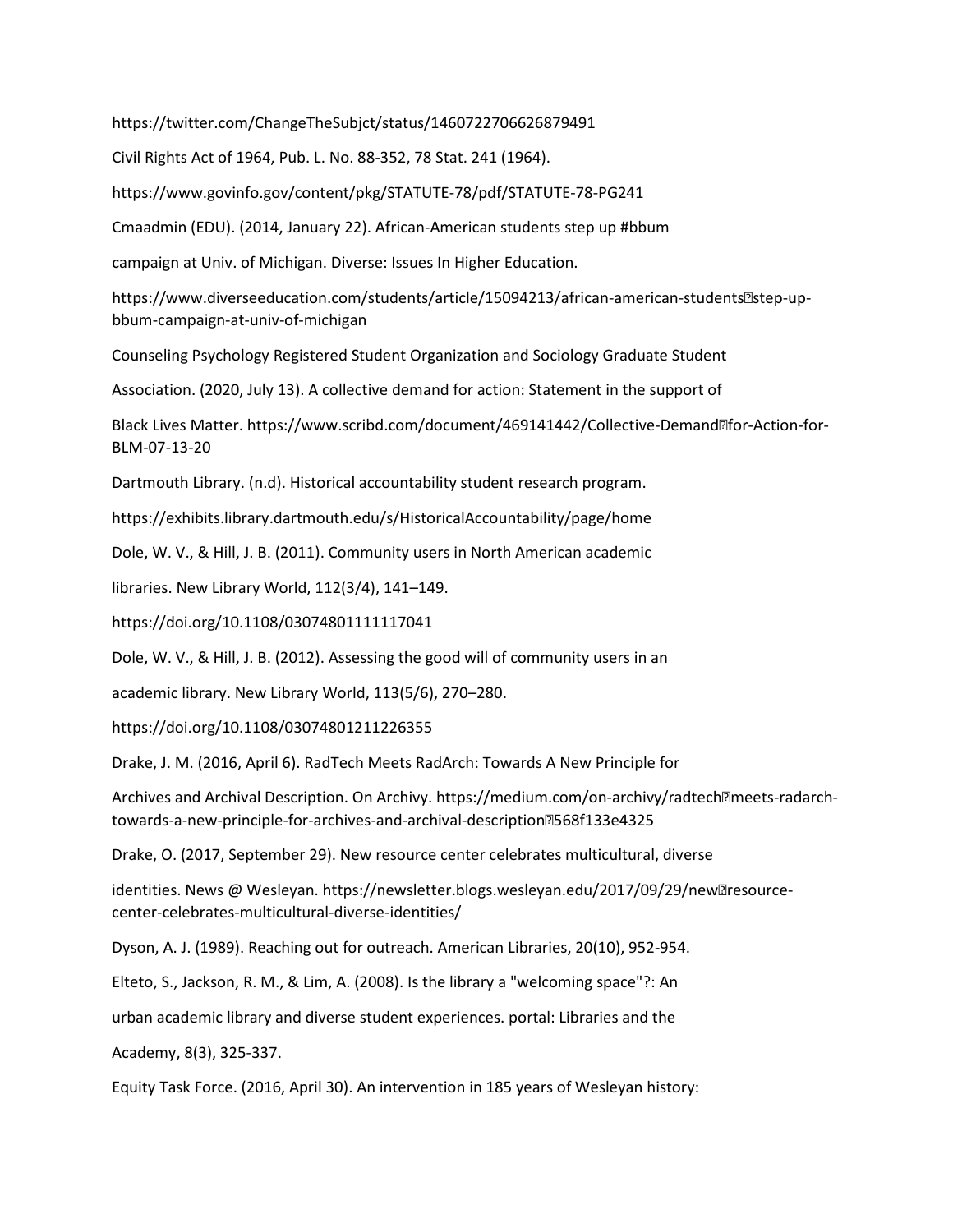Final report of the Presidential Equity Task Force.

http://equity.wesleyan.edu/2016/05/03/an-intervention-in-185-years-of-wesleyan-history-final-reportof-the-presidential-equity-task-force/

Espinal, I., Sutherland, T., & Roh, C. (2018). A holistic approach for inclusive

librarianship: Decentering whiteness in our profession. Library Trends, 67(1), 147-162.

Ettahr, F. (2017, May 30). Vocational Awe? WTF is a Radical Librarian Anyway?

Librarianship, education, activism, and all the intersections in between.

https://fobaziettarh.com/2017/05/30/vocational-awe/

Ferguson, M. S., (2020, May 4). "But why can I only check out five items? ": Policy

making for public patrons in academic libraries [Master's thesis, University of North

Carolina at Chapel Hill]. Carolina Digital Repository. https://doi.org/10.17615/BFQF20646

Flowers, L. A. (2004). Examining the effects of student involvement on African

American college student development. Journal of College Student Development, 45(6),

633-654.

Gujilde, P. P. (2021). Moving beyond buzzwords: Belonging in library collections. In R.

F. Hill (Ed.), Advances in Librarianship, (pp. 35–41). Emerald Publishing Limited.

https://doi.org/10.1108/S0065-283020210000048004

Hadley, J. (2021, July 21). Report on the library's ongoing equity and justice work. News

from the Wesleyan Collections.

http://wescollections.blogs.wesleyan.edu/2021/07/21/report-on-the-librarys-ongoing<sup>p</sup>equity-andjustice-work/

Herrera, G. (2016). Undergraduate library collection use and diversity: Testing for racial

and gender differences. Portal : Libraries and the Academy, 16(4), 763-774.

doi:http://dx.doi.org.libproxy.library.wmich.edu/10.1353/pla.2016.0051

Hillel International. (n.d.). New York University. College guide: Hillel's guide to Jewish

life at colleges and universities. https://www.hillel.org/college-guide/list/record/new<sup>®</sup>york-university

Hughes-Watkins, L. L. (2018). Moving toward a reparative archive: a roadmap for a

holistic approach to disrupting homogenous histories in academic repositories and

creating inclusive spaces for marginalized voices. Journal of Contemporary Archival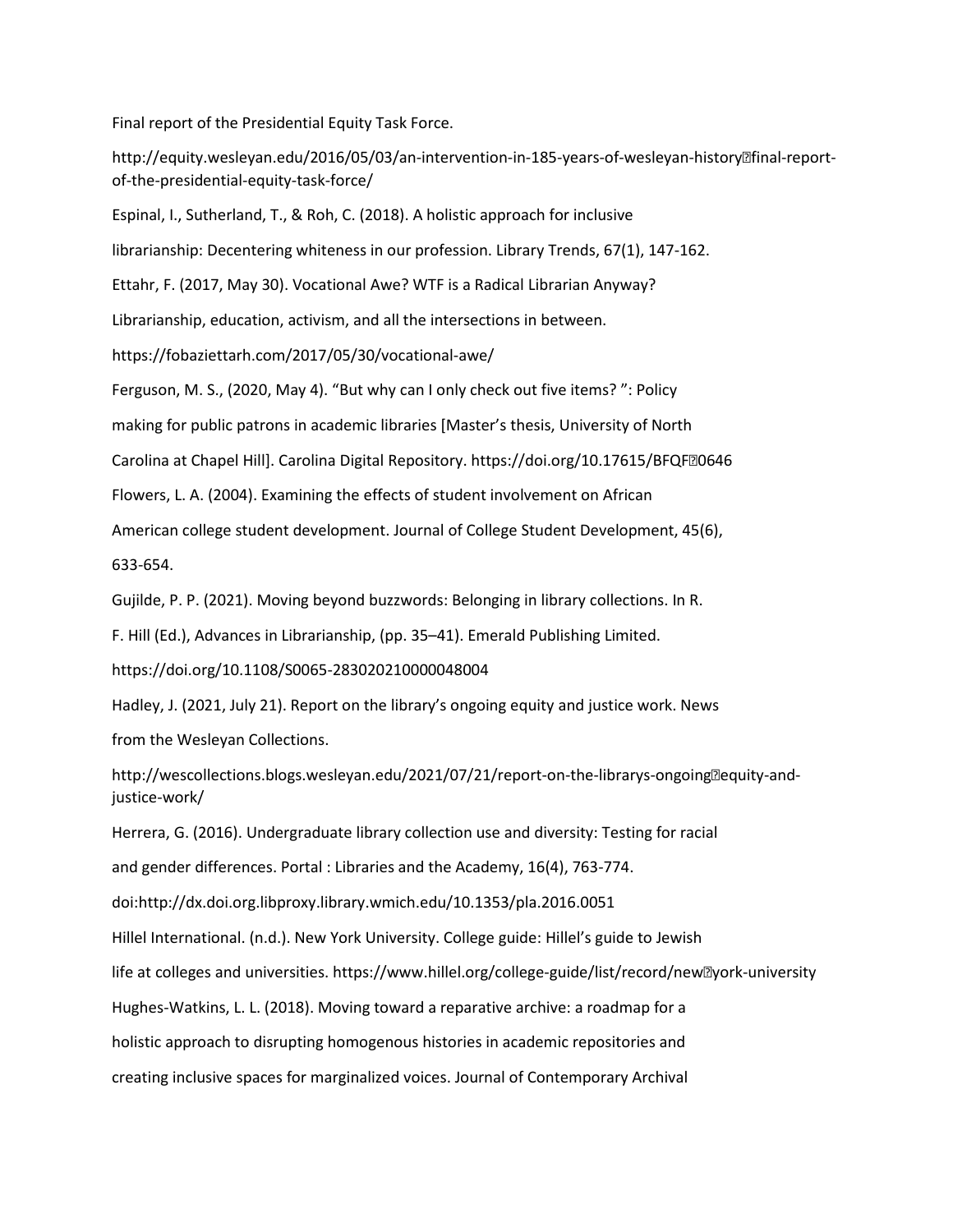Studies, 5, 1-17.

Jensen, E. (2021, July 26). Lewis & Clark libraries: Art in Watzek Library: lower floors of Watzek. https://library.lclark.edu/watzekart/watzekart

Jiao, Q. G., Onwuegbuzie, A. J., & Bostick, S. L. (2004). Racial differences in library

anxiety among graduate students. Library Review, 53(4), 228–235.

https://doi.org/10.1108/00242530410531857

Jiao, Q. G., Onwuegbuzie, A. J., & Bostick, S. L. (2006). The relationship between race and library anxiety among graduate students: A replication study. Information processing & management, 42(3), 843-851.

Jones-Quartey, T. S. (1993). The academic library's role in the effort to improve ethnic

minority retention. The Educational Forum 57(3), 277-282.

Josey, E.J. (1971). The role of the academic library in serving the disadvantaged student.

Library Trends. 20(2), 432-444.

Katopol, P. F. (2012). Information anxiety and African-American students in a graduate education program. Education Libraries, 35(1-2), 5-14.

Kendi, I. X. (2012). The Black campus movement: Black students and the racial

reconstitution of higher education, 1965-1972. Palgrave Macmillan.

Khrais, R. (2015, November 20). At town hall meeting, unc students demand more

inclusive campus. WUNC. https://www.wunc.org/news/2015-11-20/at-town-hallameeting-uncstudents-demand-more-inclusive-campus

Lewis & Clark. (n.d.) Vision. https://www.lclark.edu/about/equity-and-inclusion/mission/

Library of Congress. (2021). Library of Congress subject headings tentative monthly list

11b (November 12, 2021).

https://web.archive.org/web/20211112165614/https://classweb.org/tentative?subjects/2111b.html

Linder, C., Quaye, S. J., Lange, A. C., Roberts, R. E., Lacy, M. C., & Okello, W. K.

(2019). "A Student Should Have the Privilege of Just Being a Student": Student Activism

as Labor. The Review of Higher Education, 42(5), 37-62.

MacAdam, B., & Nichols, D. (1989). Peer information counseling: An academic library

program for minority students. The Journal of Academic Librarianship. 15(4). 204-209.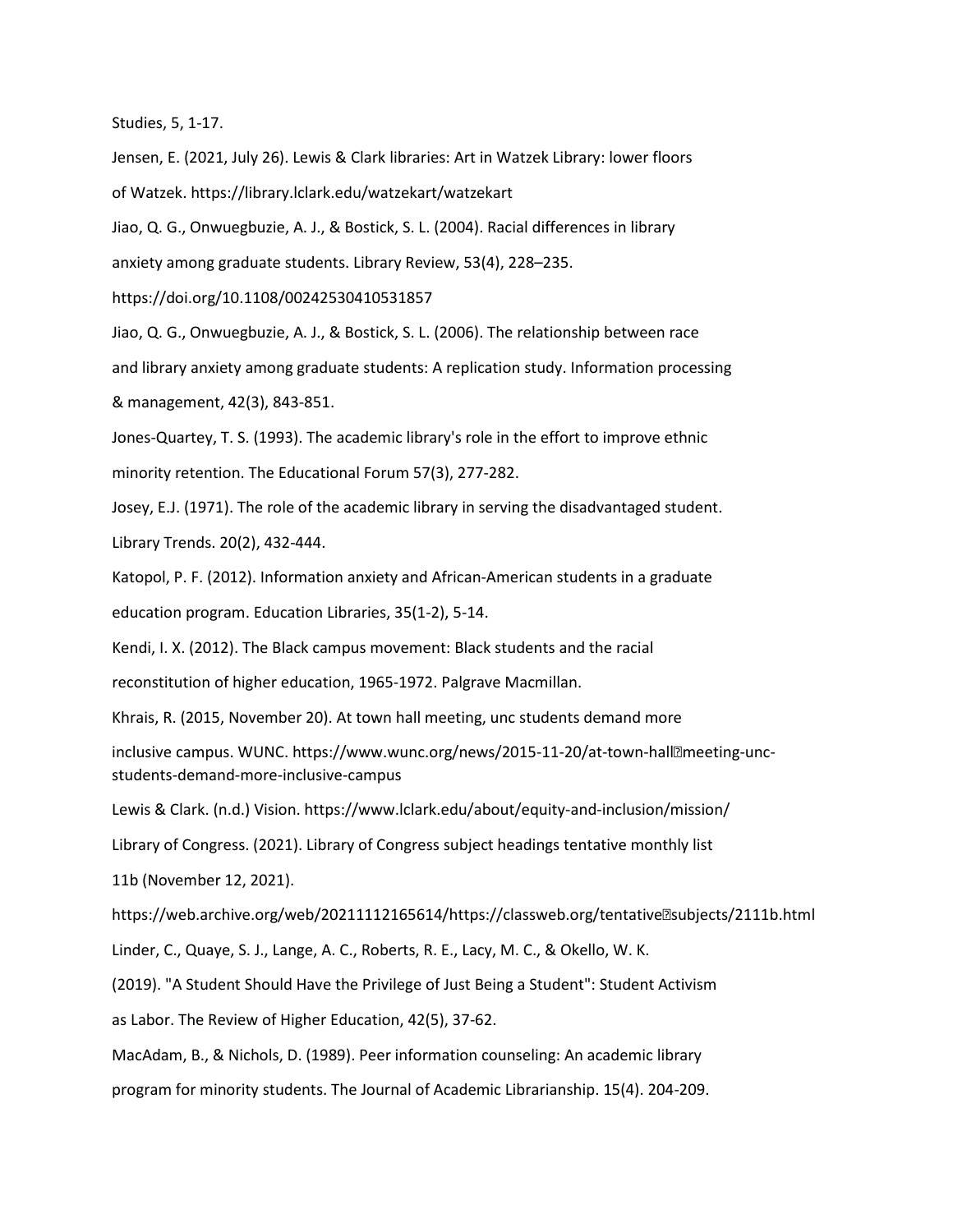Mallinckrodt, B & Sedlacek W. E. (1987) Student retention and the use of campus

facilities by race, NASPA Journal, 24(3), 28-32, DOI: 10.1080/00220973.1987.11072005

Martin, R. R. (1994). Changing the university climate: Three libraries respond to

multicultural students. The Journal of Academic Librarianship, 20(1), 2-9.

Mestre, L. S. (2011). Visibility of diversity within Association of Research Libraries

websites. The Journal of Academic Librarianship, 37(2), 101-108.

Nelson, A. (2020, July 14). Wesleyan Black Lives Matter project. News from the

Wesleyan Collections. http://wescollections.blogs.wesleyan.edu/2020/07/14/black-lives<sup>matter-</sup> project/

New York University Student Senators Council. (ca. 2017) Resolution on the removal of

hateful legacies at NYU.

https://www.nyu.edu/content/dam/nyu/stuSenatorsCouncil/documents/2017-

2018/Resolutions/ResolutionontheRemovalofHatefulLegaciesfromNY.html

Ory, J. C., & Braskamp, L. A. (1988). Involvement and growth of students in three

academic programs. Research in Higher Education, 28(2), 116–129.

https://doi.org/10.1007/BF00992886

Our demands. (n.d.). Black Liberation Collective.

http://www.blackliberationcollective.org/our-demands

Peet, L. (2018). Project STAND Focuses on Student Activism. Library Journal, 143(11),

12–16.

Piele, L. J. (1982). Bibliographic Instruction Reference Assistance Project at the

University of Wisconsin-Parkside. College & Research Libraries News, 43(3), 83-84.

Project STAND. (n.d.a). Mission. https://standarchives.com/misson/

Project STAND. (n.d.b). University of Michigan. https://standarchives.com/collections-2/collections-byinstitution/michigan/

Ringle, K. (1997, April 9). Shaken foundation. Washington Post.

https://www.washingtonpost.com/archive/lifestyle/1997/04/09/shaken<sup>m</sup>foundation/1eaca3e1-77a9-4700-8c6a-ac658e5d9e9c/

Roy, N. (2016, November 29). Black and brown coalition takes stock of progress on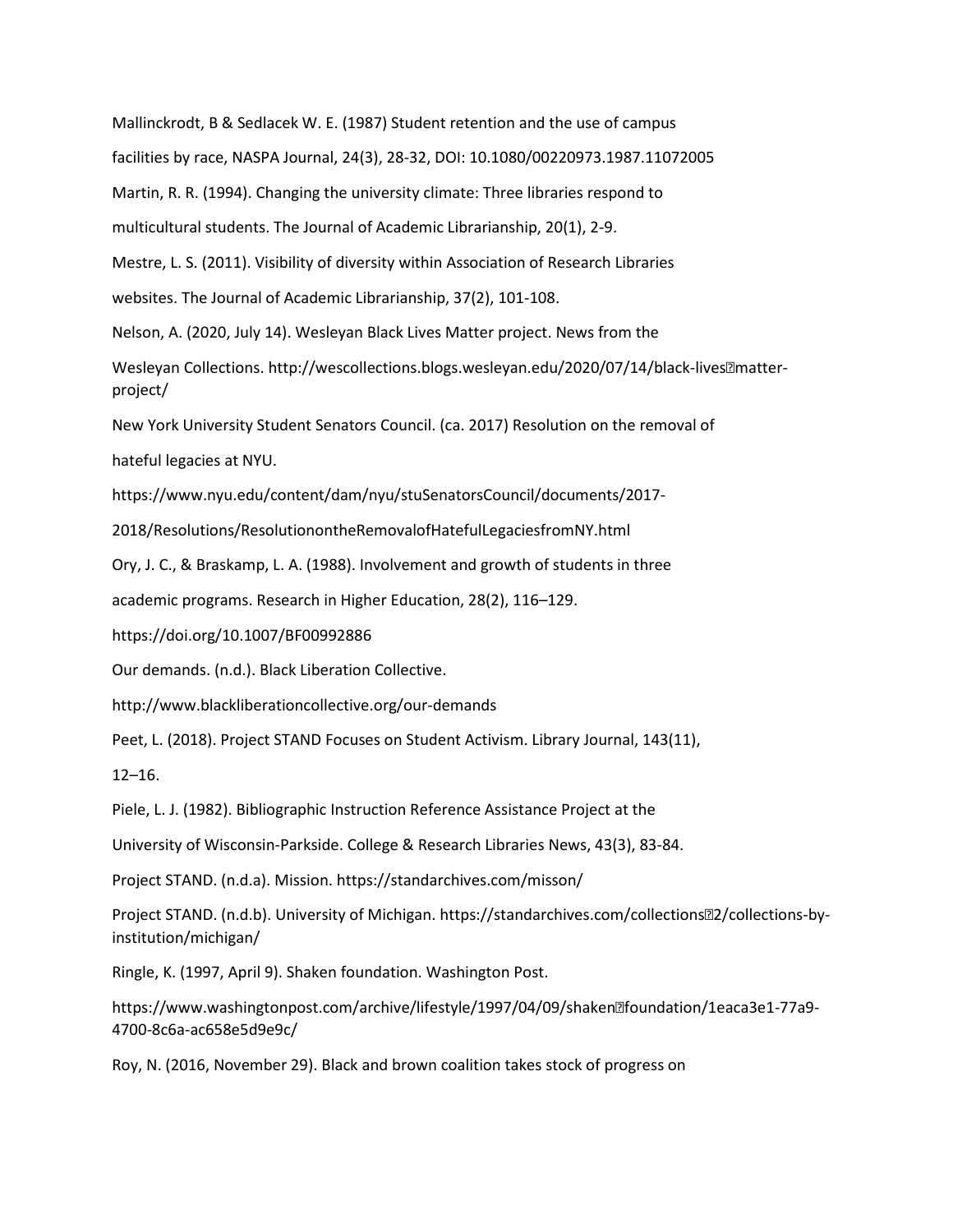diversity at NYU. Washington Square News. https://nyunews.com/2016/11/29/black-and@browncoalition-takes-stock-of-progress-on-diversity-at-nyu/

Schachere, M. (2015, November 30). Take Bobst out of the library. Washington Square

News. https://nyunews.com/2015/11/30/take-bobst-out-of-the-library/

Shoge, R. (2003, April). The library as place in the lives of African Americans [Paper

presentation]. Association of College and Research Libraries 11th national conference,

Charlotte, NC, United States,

https://www.ala.org/acrl/sites/ala.org.acrl/files/content/conferences/pdf/shoge.PDF

Stewart, B., Ju, B., & Kendrick, K. D. (2019). Racial climate and inclusiveness in

academic libraries: Perceptions of welcomeness among black college students. The

Library Quarterly, 89(1), 16–33. https://doi.org/10.1086/700661

Stricker, M. (ca. 2018). NYU must bust Bobst #NotJustAName. Change.org.

https://www.change.org/p/new-york-university-bust-bobst-notjustaname

Sun, C. (2014). Industry: We Need Diverse Books inc. formed. Library Journal, 139(14),

20.

Suter, J. M. (1972). The response of academic librarians in the Southwest to Mexican<sup>®</sup>American undergraduates [Doctoral Dissertation, Indiana University]. ProQuest

Dissertations & Thesis Global Available from ProQuest Dissertations & Theses Global.

https://www.proquest.com/docview/302627945

Trujillo, R. G., & Weber, D. C. (1991). Academic library responses to cultural diversity:

A position paper for the 1990s. Journal of Academic Librarianship, 17(3), 157.

United States News & World Report. (2021). U.S. News Best Colleges.

https://www.usnews.com/best-colleges

University Archives at UNC Chapel Hill. (2016). About this guide  $\cdot$  A guide to resources

about UNC's confederate monument. https://exhibits.lib.unc.edu/exhibits/show/silent-sam/about

University of North Carolina University Libraries. (n.d.). The reckoning initiative at the

university libraries.. https://library.unc.edu/reckoning/

University of North Carolina University Libraries. (n.d.). UNC borrower's cards.

https://library.unc.edu/services/circulation/borrowers/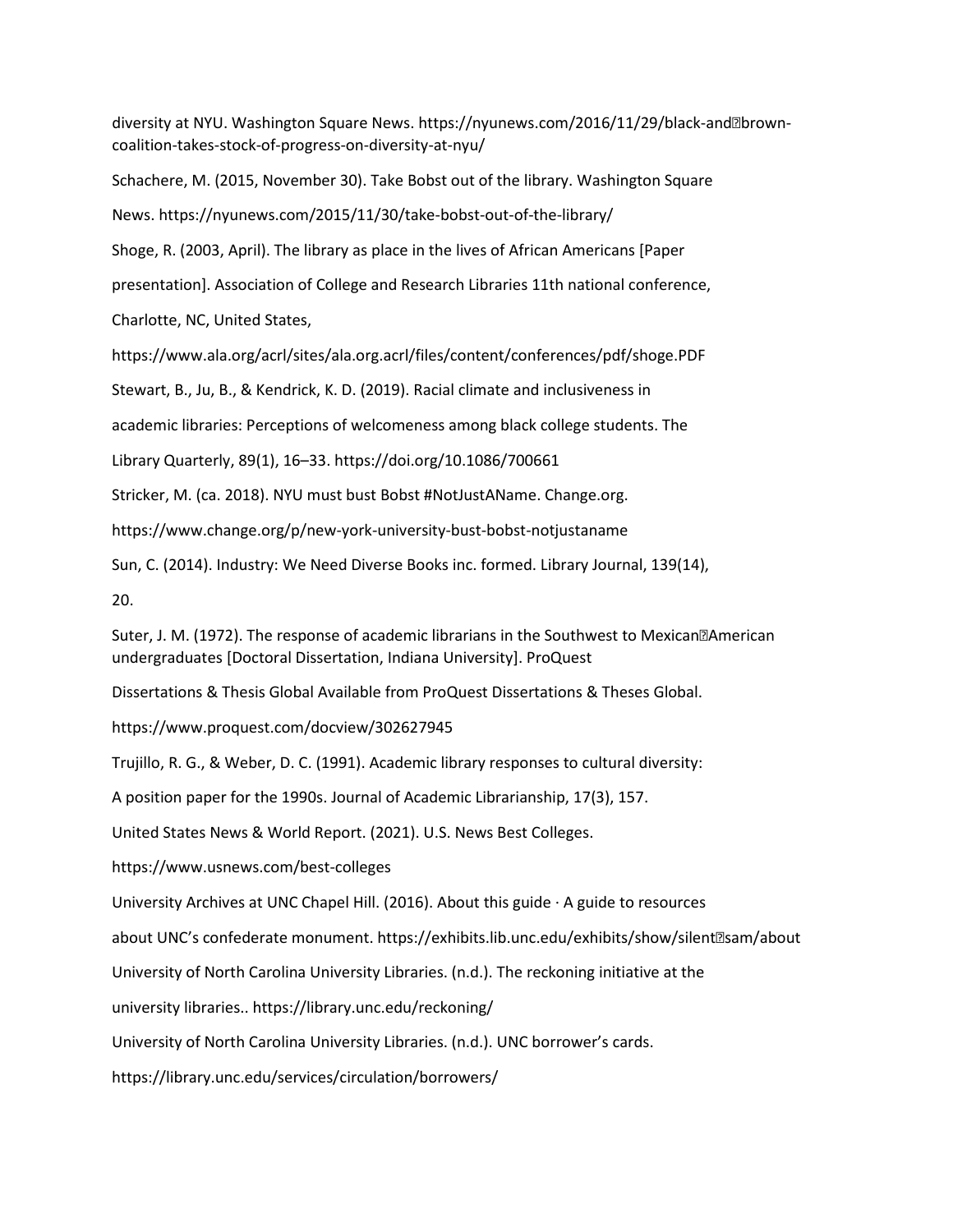University of North Carolina University Libraries. (2015, May 8). UNC borrower's

cards. https://web.archive.org/web/20150508010555/http://library.unc.edu/circ/borrowers

University of North Carolina University Libraries. (2017, February). FY 2015-2016 table

1: Volumes held. https://library.unc.edu/wp-content/uploads/2017/02/Table-1-Book**?Collections-**2016.pdf

VanDelinder, E. (2015, November 6). Racial climate at MU: A timeline of incidents in

fall 2015. Columbia Missourian.

https://www.columbiamissourian.com/news/higher\_education/racial-climate-at-mu-alltimeline-ofincidents-in-fall-2015/article\_0c96f986-84c6-11e5-a38f-2bd0aab0bf74.html

von Daum Tholl, S. (2016, February 17). Letter to the editor: Africana studies literature

at the cardinal cushing library. The Hub.

https://web.archive.org/web/20160217200851/http://ecthehub.com/2015/12/08/letter-to?the-editorafricana-studies-literature-at-the-cardinal-cushing-library/

Wesleyan Students of Color group protests "institutional inequities," issue demands.

(2015, November 19). The Middletown Press.

https://www.middletownpress.com/news/article/Wesleyan-Students-of-Color-group??protests-11797535.php

Wesleyan University Student Resource Center Library. (n.d.).

https://www.librarycat.org/lib/therc

Whitmire, E. (1999). Racial differences in the academic library experiences of

undergraduates. The Journal of Academic Librarianship, 25(1), 33–37.

https://doi.org/10.1016/S0099-1333(99)80173-6

Whitmire, E. (2003). Cultural diversity and undergraduates' academic library use. The

Journal of Academic Librarianship, 29(3), 148–161. https://doi.org/10.1016/S0099-

1333(03)00019-3

Whitmire, E. (2004). The campus racial climate and undergraduates' perceptions of the

academic library. portal: Libraries and the Academy, 4(3), 363-378.

Wolford, C. A. and Johnson, E. R. (2017, April 15). Archivist's angle: The history of

Bobst Library. NYU Alumni Connect. https://www.nyu.edu/alumni/news?publications/nyu-connectnewsletter/april-2017/archivists-angle-the-history-of-bobstalibrary.html